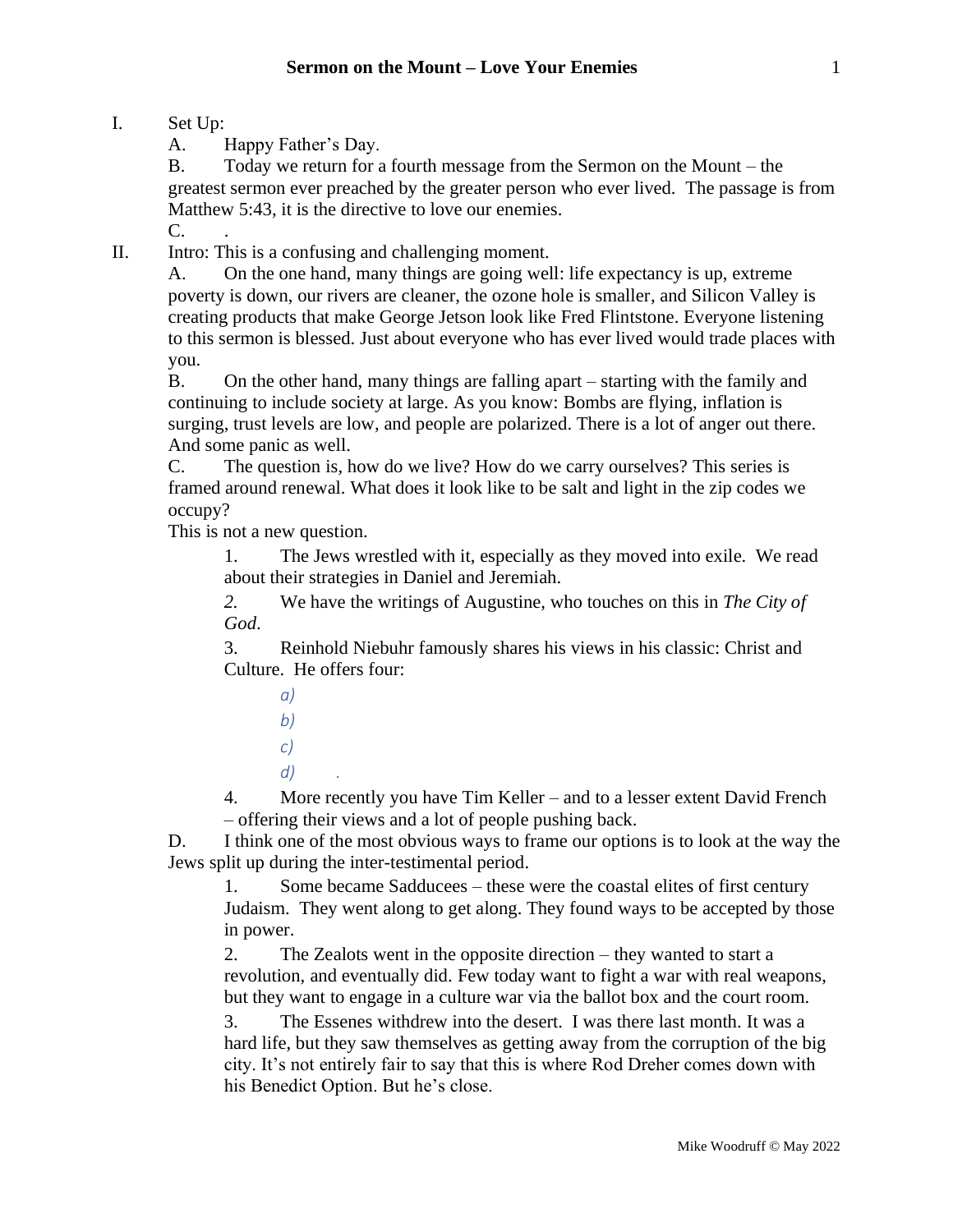4. The Pharisees are the hardest to peg. They do not perfectly line up with the religious right. But there are overlaps. They did believe that if they worked hard and prayed harder that God would send the Messiah and this Messiah would set up a kingdom that sent the Romans packing.

E. What does Jesus say? What does he suggest? After all:

1. The question is not, what does Tim Keller or *The Wall Street Journal*, or Henri Nouwen or Oprah say, the question is: what does Jesus say?

2. The question is not, how should I live if I am a 3 on the Enneagram or if I am living in a Blue State, or am 35 years old. The question is, what does Jesus say?

III. Here is what he says. Matthew 5:43-48 **"You have heard that it was said, 'Love your neighbor and hate your enemy.' <sup>44</sup>But I tell you, love your enemies and pray for those who persecute you, <sup>45</sup> that you may be children of your Father in heaven. He causes his sun to rise on the evil and the good, and sends rain on the righteous and the unrighteous. <sup>46</sup> If you love those who love you, what reward will you get? Are not even the tax collectors doing that? <sup>47</sup> And if you greet only your own people, what are you doing more than others? Do not even pagans do that? <sup>48</sup> Be perfect, therefore, as your heavenly Father is perfect.**

A. We are approaching the end of the first section in the Sermon on the Mount. Jesus is speaking to his disciples. There have already been a few whiplash moments. But this one is among the most unthinkable. It's a call to treat outsiders like insiders. It's a call to love those who intend to do us harm.

B. Last week's message – the call to turn the other cheek, walk the extra mile, give away not just your shirt but your cloak as well - it was all quite unthinkable. And so, I repeated a point that I made in week one: Jesus' instruction in general - and in the Sermon on the Mount in particular - do not make any sense unless you are living in light of eternity.

1. If what we see is all we get, or if you think our ultimate life-score is established on this side of the grave, then do not follow Christ.

2. Some of what I am expected to do is to explain the Bible in a way you can understand. And a lot of it is understandable and makes good, common sense. The advice is practical, wise and thoughtful. And it seems obvious that if we follow it our life will likely work better.

a) There is a sense that it will help improve – if not next quarter's earnings – then certainly those for the quarter after that.

**b**) But not today's text. If you are paying attention, your response should be something along the lines of, "You've got to be kidding me."

C. About six months ago I got a call from a guy who does not attend this church. He had recently started reading the Bible. And he said, "Hey, I am reading in the Bible. And I came to this place where Jesus tells us to love our enemies," – he actually said "I've come to a part where Jesus tells us to love our 'blanking' enemies," only he didn't say blanking. He went on, "Are you blanking kidding me? Have you heard any of this before?"

D. And I said, well, I've never heard it in exactly those words. But yes, I have heard the idea that we to love our enemies.

**IV. You have heard that it was said, 'Love your neighbor and hate your enemy.'**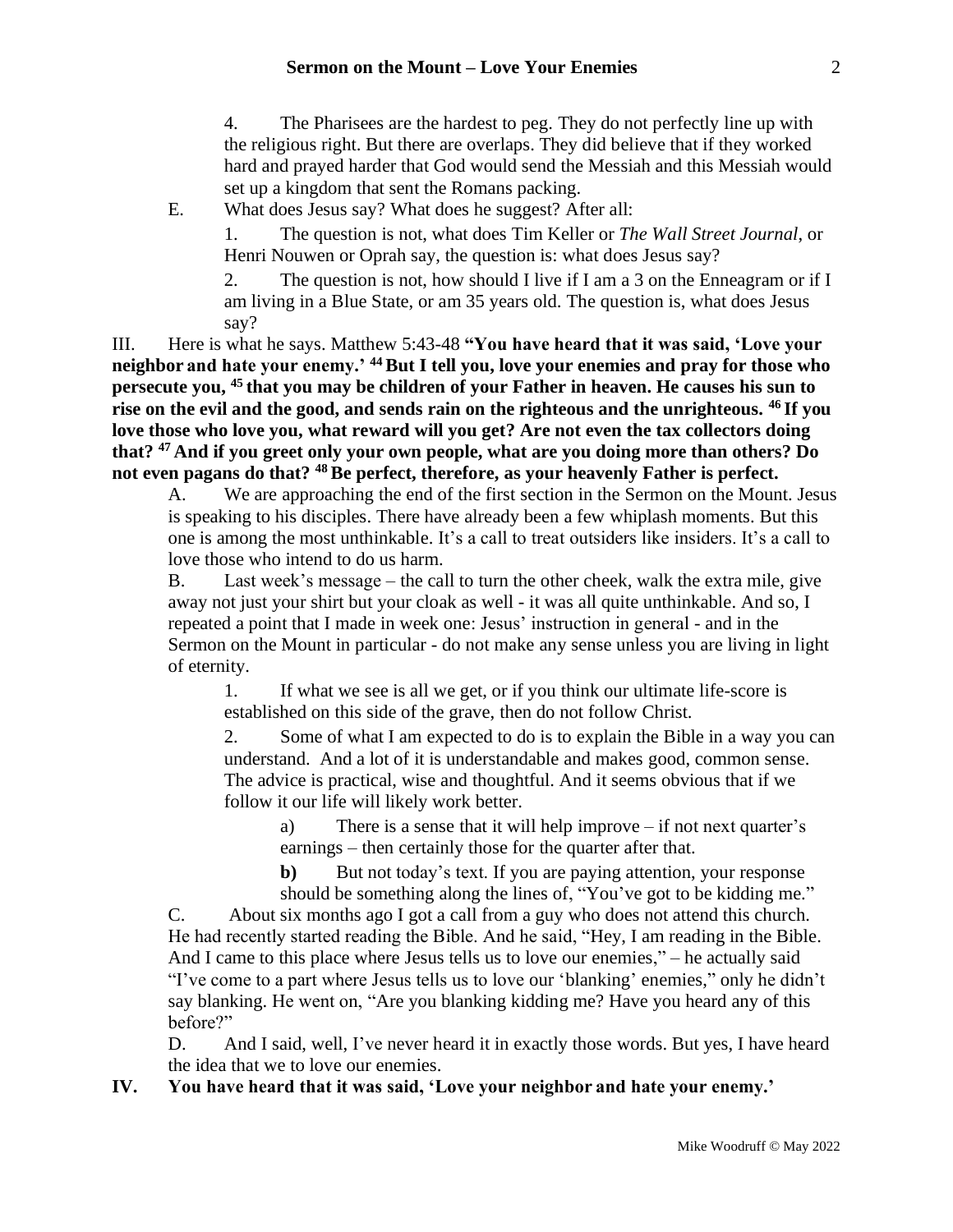A. This is from Leviticus 19:18. Jesus has dropped, "love our neighbor as ourself," perhaps to make it parallel with "hate our enemies."

B. There are other passages that make related points.

1. In Proverbs 24:17 we're told not to gloat when our enemy falls; in Proverbs 25:21, we're told to feed our enemy when he's hungry; and there are numerous directives in other Old Testament passages instructing us to care for the foreigner.

2. There are passages that instruct us to hate evil.

3. We have New Testament teachings in which Jesus speaks well of the Samaritans, Romans and other Gentiles – that is, of those the Jews thought of as their enemies.

4. And there are some conversations about "who is my neighbor," such as the one Jesus got into with the rich, young ruler.

C. There are a number of passages that talk about how we should think about our neighbors and our enemies – or about love and hate - but nothing quite as in your face as what we find here.

1. In Luke's version – the Sermon on the Plain, Luke 6 – Jesus says: **To you who are listening I say: Love your enemies… God, who is love, has told us to love.**

**2.** And then in today's text, Matthew 5:44 we read: **But I tell you, love your enemies** (note the plural) **and pray for those who persecute you,**

#### *a) Have to think of the line in Fiddler on the Roof, where the rabbi prays for the Csar by asking God to keep him…. Far away from us.*

**V.**

**VI.** We then get something by way of justification for this command – which is a command by the way. It's in the imperative present tense, which means it's an order that does not go away. The justification is that we should love because this is what God does: **He causes his sun to rise on the evil and the good, and sends rain on the righteous and the unrighteous.**

A. And we need to be like God.

**B. And,** V46: **If we love those who love us, what reward will we get? Are not even the tax collectors doing that?**

**1.** The tax collectors were about as low as you could go. They were not just bad, they were traitors. They were willing to cooperate with the Romans in oppressing their family and friends.

**VII.** 47 And if you greet only your own people – your own tribe, those who look like you, think like you, vote like you, have the same sources of news - **what are you doing more than others? Do not even pagans do that? <sup>4</sup>**

A. Today pagan is a dismissive term.

B. The point is – doing evil for good is wicked; doing good for good is normal;

doing good for bad is what we are being called to.

C. We are not to return evil for evil, we are to leave vengeance to the Lord.

#### **VIII. <sup>8</sup>Be perfect, therefore, as your heavenly Father is perfect.**

IX. This passage has generated a lot of ink. Those writing about it fall into a handful of camps: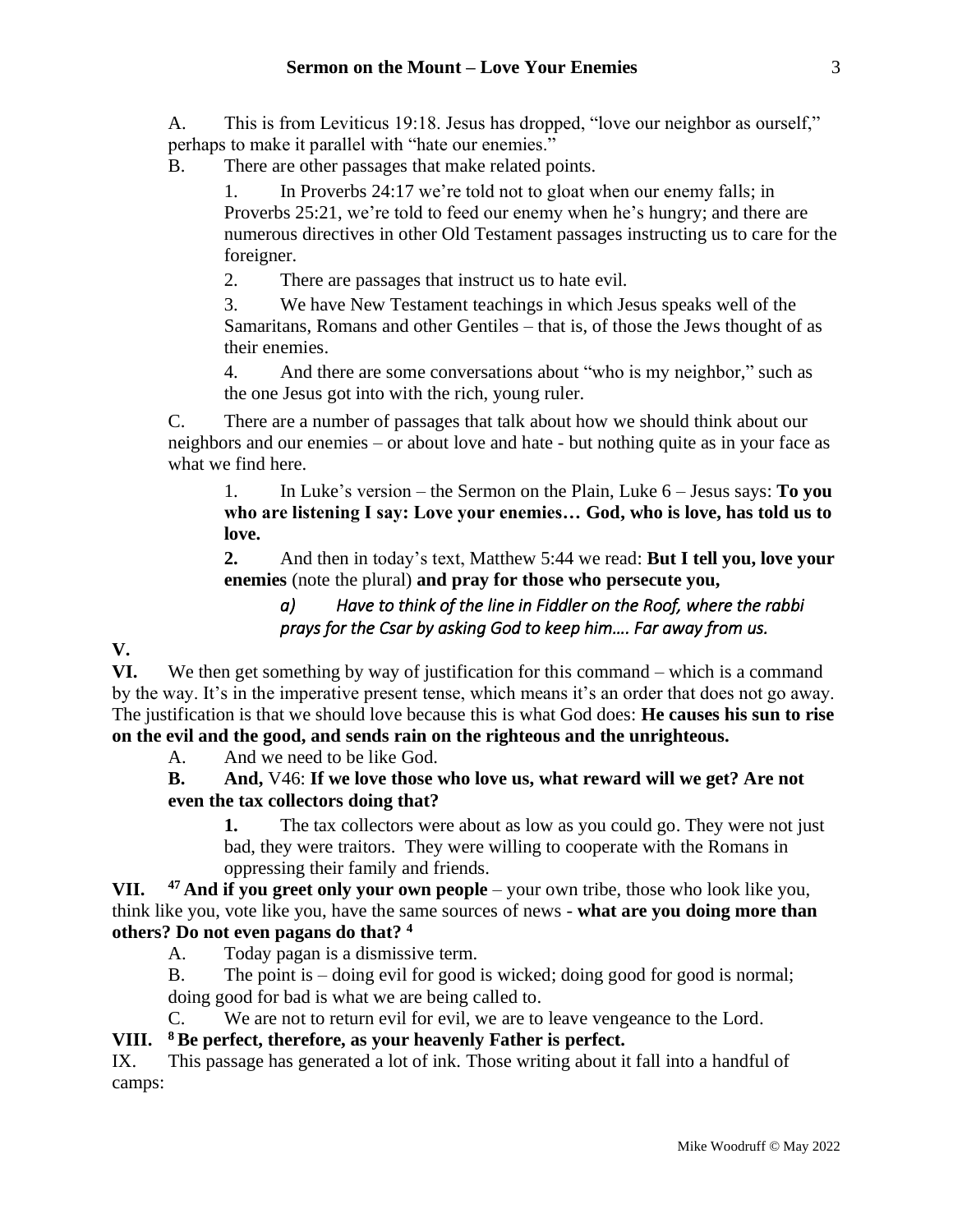#### **Sermon on the Mount – Love Your Enemies**

A. Some people dismiss loving our enemy as foolish and reckless naivety. Full stop. It's religious, ivory tower nonsense. It doesn't work. Nietzsche

1.

2.

B. Some suggest we are to love our enemy unless – of course – they act like an enemy.

1. I was talking to a business guy a bit ago. He was being forced out of a partnership. He felt it was wrong and he was

2.

3. They make us mad. They do something mean. Then, of course, we need to punch them back.

C. Some apply it straight away – and adopt a pacifism in which there is no need to protect the vulnerable from evil.

1. They would say that the Ukrainians should not be fighting back.

2. We see this in some anabaptist traditions.

D. Some assume that loving our enemy means we should work to change them. To do the only reasonable thing, which is to turn them into a friend by helping them learn to think, act and vote like we do.

E. Some say the Sermon on the Mount does not actually apply.

1. Some say it used to – but no longer. In my world – the blogosphere has a number of people saying, the United States used to be positively inclined towards the church. Between ? and 20? It was neutral. It is now hostile and we have to see our need to fight fire with fire.

2. There are others who say: the Sermon on the Mount is the ethic that will apply once Jesus returns, but not yet.

- F. Are one of these the right path?
- X. If we take it Christ's words at face value, two questions immediately arise:

A. What does Jesus mean when he uses the term enemy. Or, to put a sharper point on it, are there enemies I can exclude from this direction?

B. And two: what does it mean to love. Exactly what does that look like?

XI. Let's take these one at a time. First question: who is our enemy?

A. The Greek word is ??

B. Let me start by noting that we are expected to love one another. There is a lot of talk about unity and love.

C.

D.

E.

XII. The second question is: what is love. I will not belabor this.

- A. It is not sentimentality
- B. It is generous, costly, self-sacrificing action for the other.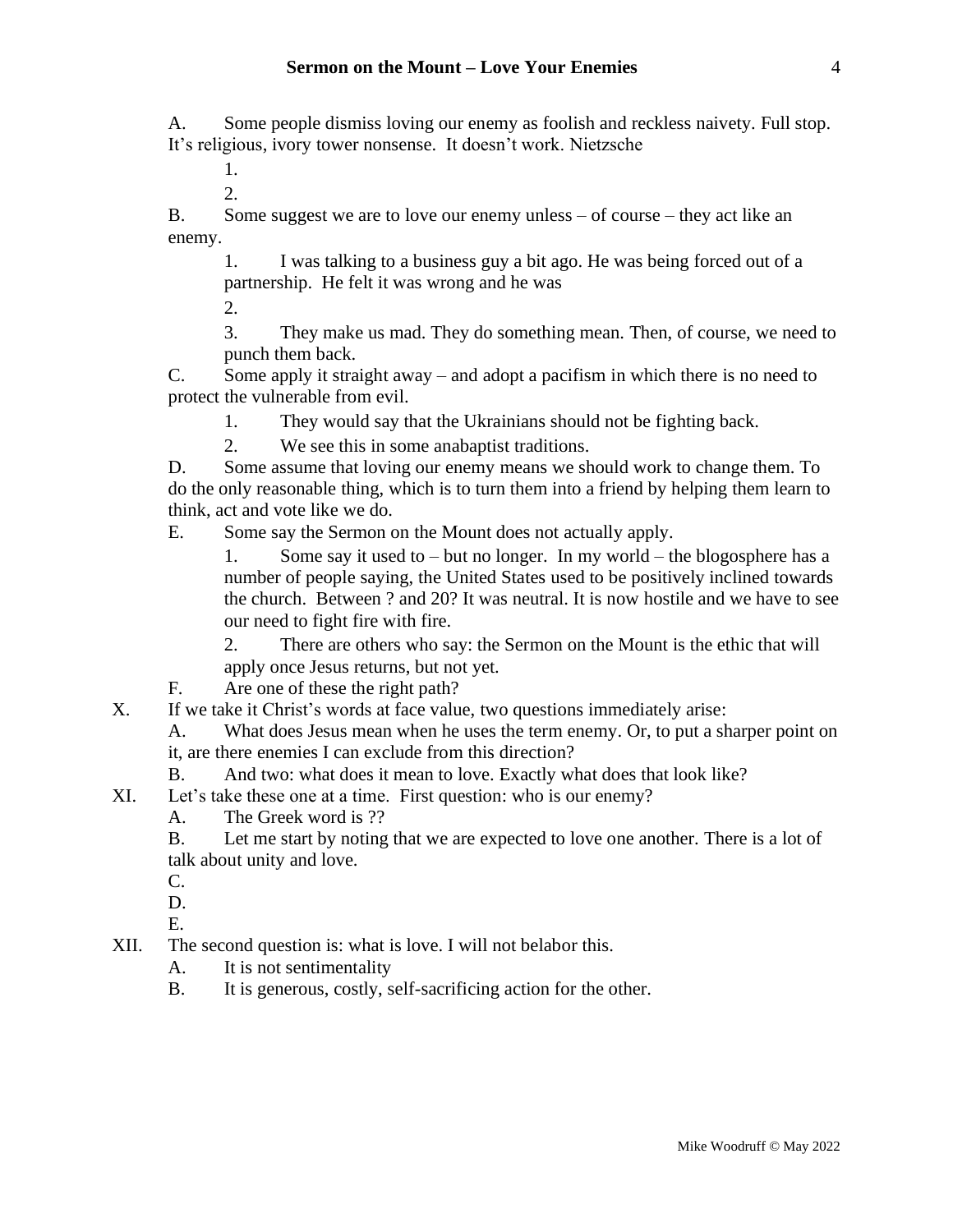#### **Sermon on the Mount – Love Your Enemies**

1. When we disagree with each other over secondary issues – non Apostle's Creed issues - we must remain loving and work for peace.

2. In John's Gospel – in the poignant final words and prayers of Jesus to his disciples before his death on the cross. A section considered by many to be among the most moving sections of the New Testament. In that passage, Jesus prays for the unity of the church. And he goes so far as to say, people will be able to tell that He was from God on the basis of… not the resurrection, but his followers unity. Their (our!) love for each other and unity.

a) Note, unity does not mean uniformity – it does not mean we all look and think alike.

b) And unity does not mean unanimity - complete agreement about every issue across the board.

c) By unity, the Bible means first and foremost a oneness of heart a relational unity.

3. We are expected to be kind to one another, gracious to one another, forgiving of one another—not assuming the worst, not shooting the wounded or being quick to be suspicious.

4. Biblical unity requires working through conflicts, avoiding slander and gossip, and being generous in spirit.

- XIII. What can we do?
	- A. Expect this to be hard.

1.

B. Understand that hatred is a sin.

1. Memorize passages that celebrate love.

- C. Stop demonizing others.
	- 1. John Stott's practice
- D. Pray for your enemies. This can be hard.
- E. Learn to listen.
- F. Learn to disagree agreeably.
- G. Learn from those who are doing this well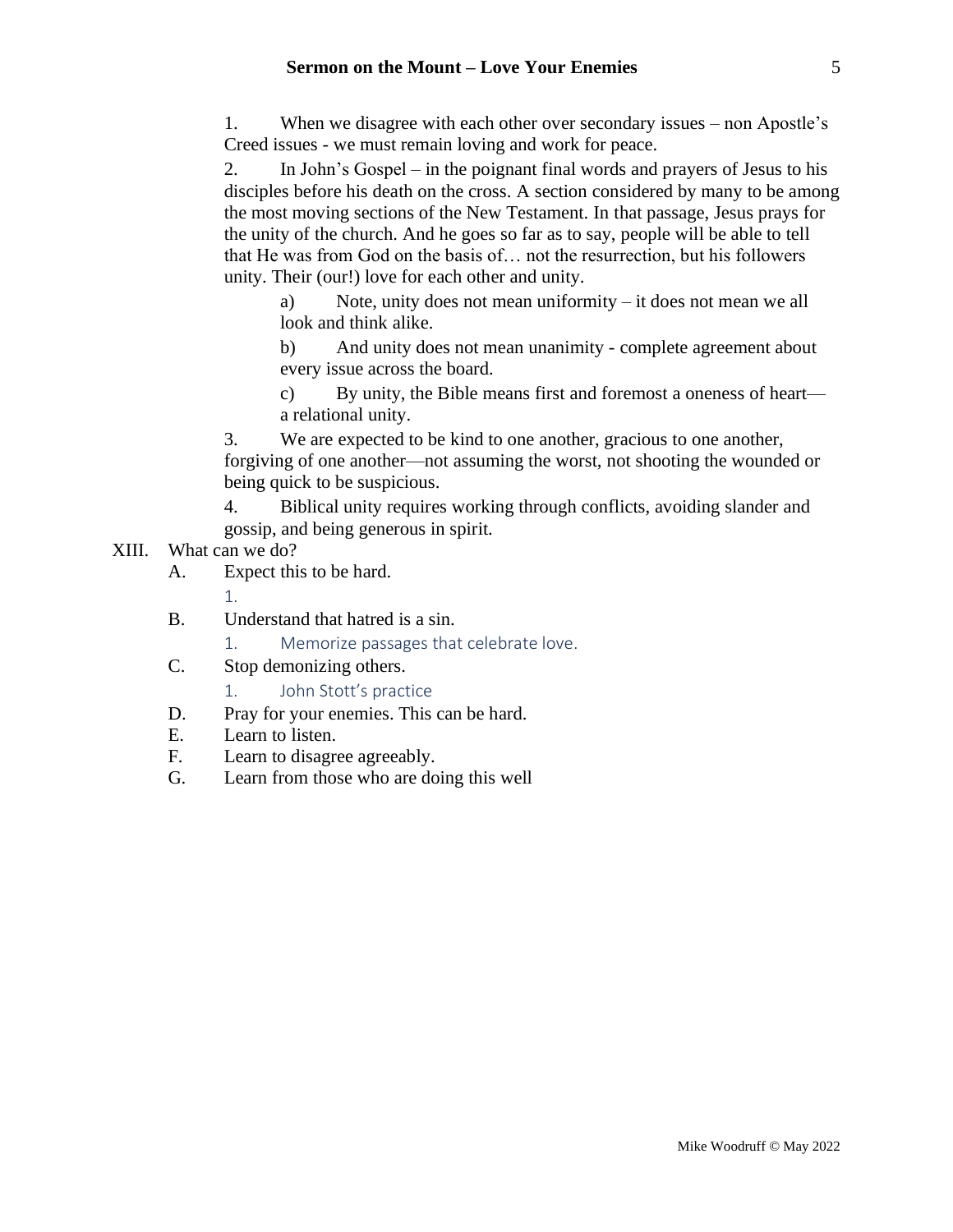#### **Sermon on the Mount – Love Your Enemies**

- 1. There are some standard names that get thrown out here:
	- *a) Ronald Reagan and Tip O'Neil*
	- *b) Ruth Bater Ginsburg and Antoni Scalia*

(1) You cannot find two people much further apart politically that these two. They were icons of the left and the right – and yet they were extremely close. They went to the opera together. Their families spent New Year's Eve together. They went on vacations together.

- *c)*
- *d) Martin Luther King, Jr.*
	- (1) His example and teaching here are profound.
	- (2) He was not a saint. .
- 2. I learned from two men: John Stott and Hanna Katanacho
- $3<sub>l</sub>$
- 4. The first is, we do not know how to disagree with someone agreeably.

a) There are some who are good at giving in to anger, demonizing, belittling, cancelling.

b) We do not even try to empathize with others, enter into understanding or put love ahead of opinions. We can barely even treat them with basic human dignity.

c) In other words, we only know one way to enter into a disagreement: Go to war.

5. The second reason is: We've stopped seeing this behavior as sin.

a) Whether in blogs or chat rooms, on Facebook, Instagram or Twitter, we spew out the most caustic, mean-spirited words, actions and attitudes as if they are not reprehensible before heaven. But they are. According to Jesus, and throughout the New Testament, this is likened to second-degree murder (Matt. 5:21–22; James 3:5–10).

b) The one thing we must not do as followers of Christ is to give ourselves over to partisan bickering in such a way that we put party before faith. We are not primarily Republicans or Democrats. We are first and foremost followers of Christ. And as followers of Christ, we should bear the mark of our Savior.

6. And the mark of the Christian is love. That means we see our brothers and sisters in Christ, regardless of party or position, as our brothers and sisters in Christ. And the way we should interact and engage should be the way a healthy, loving, functional family should interact and engage.

#### 7. If you have not recently read his coaching on

- 8.
- 9.
- H. Most powerful for me was a late night conversation with a friend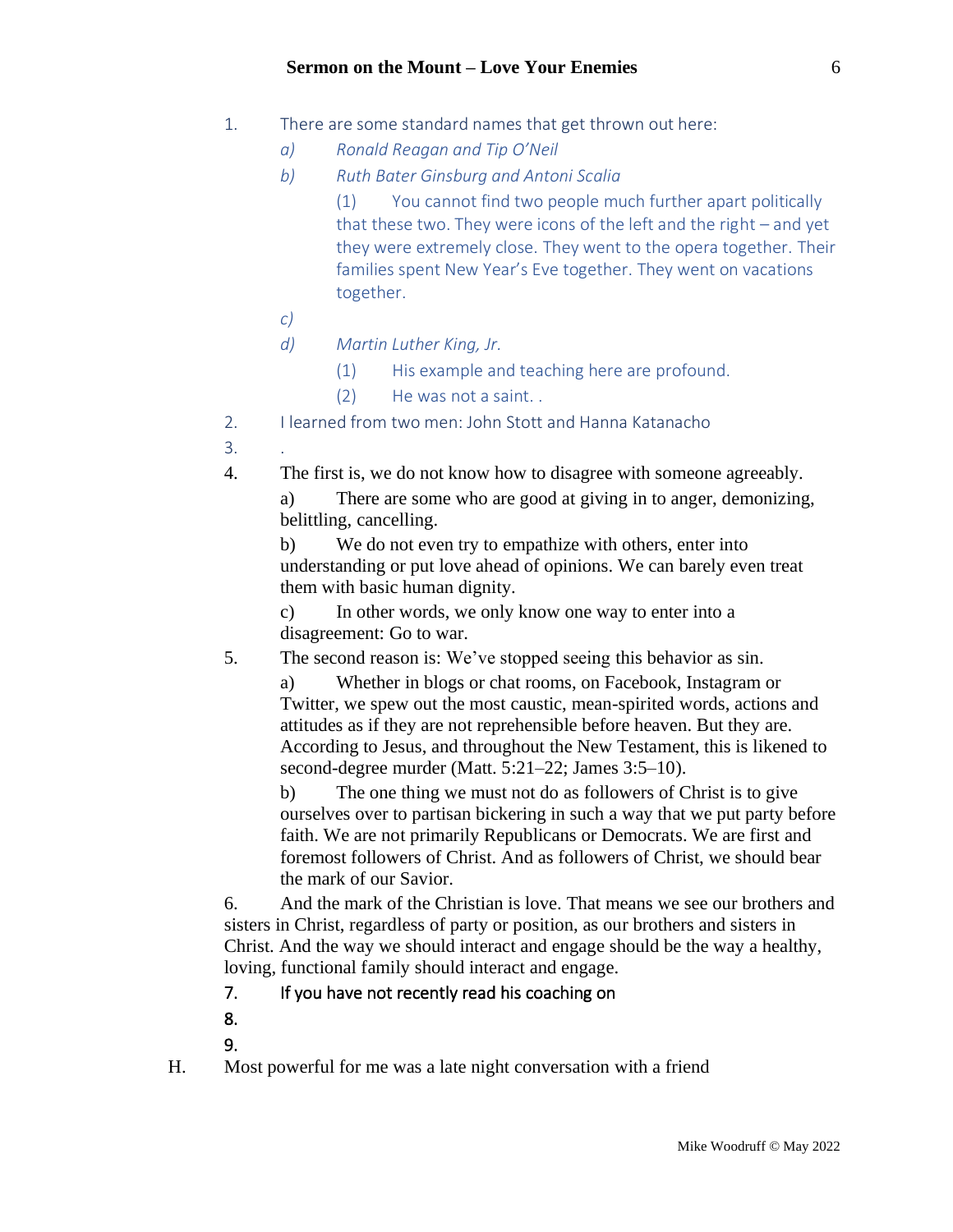- 1. 2. 3.  $4.$
- I.

XIV. Men and women, please understand:

A. We should expect tension.

1. I have made it a point to say, "to the extent that it depends on me, I will not lose any friendships over politics and cultural issues."

- 2. We should not expect everyone to agree with us. We should not expect easy. Jesus told us we should expect hard.
- B. Martyrdom is a possibility
- C. How we treat our enemies says more about us than it does about them.
- D.
- E.

#### **Are civility and decency "secondary values"?**

Sporting events are obviously competitive and typically "zero-sum" affairs: if one competitor wins, the others lose. Ukraine must obviously defend its country against Putin's immoral invasion or fall to Russia. But how should Christians respond to "culture wars" such as the conflict over abortion? Is it true that "the time for civility is over"?

This is the argument of a *[First Things](https://denisonministries.lt.acemlnc.com/Prod/link-tracker?redirectUrl=aHR0cHMlM0ElMkYlMkZ3d3cuZmlyc3R0aGluZ3MuY29tJTJGd2ViLWV4Y2x1c2l2ZXMlMkYyMDE5JTJGMDUlMkZhZ2FpbnN0LWRhdmlkLWZyZW5jaC1pc20=&sig=14sjkQ3xRzsHjPHPNvRQGx7VJAYt6MmCs3mr4kAPGupf&iat=1652093741&a=%7C%7C27068980%7C%7C&account=denisonministries%2Eactivehosted%2Ecom&email=oh6Oq8zrl0UQ4RB1Q3%2FUavLwAW%2FrfNKIZwM8QfTbkoc%3D&s=d49a45961ab10f30225d8d060aedf94c&i=831A877A5A16917)* article by *New York Post* editor Sohrab Ahmari: "Progressives understand that culture war means discrediting their opponents and weakening or destroying their institutions. Conservatives should approach the culture war with a similar realism. Civility and decency are secondary values." Ahmari wrote his article to oppose what he calls "David French-ism," which he criticizes as being too "polite" and not nearly adversarial enough.

French is a Harvard Law School graduate, Iraq veteran, noted religious rights advocate, prolific author, and committed evangelical Christian. Denison Forum Executive Director Dr. Mark Turman and I were honored last week to record a [podcast](https://denisonministries.lt.acemlnc.com/Prod/link-tracker?redirectUrl=aHR0cHMlM0ElMkYlMkZwb2RjYXN0cy5hcHBsZS5jb20lMkZ1cyUyRnBvZGNhc3QlMkZ0aGUtZGVuaXNvbi1mb3J1bS1wb2RjYXN0JTJGaWQxNjAzMjk3NDA5JTNGaSUzRDEwMDA1NTk5MDczMTE=&sig=BMncZ2TqJNFqL3GEqBGmirUx8DNGLmQtCdC8jZgz4yjv&iat=1652093741&a=%7C%7C27068980%7C%7C&account=denisonministries%2Eactivehosted%2Ecom&email=oh6Oq8zrl0UQ4RB1Q3%2FUavLwAW%2FrfNKIZwM8QfTbkoc%3D&s=d49a45961ab10f30225d8d060aedf94c&i=831A877A5A16918) with him. During our conversation, David made the argument that we must not choose between "Sermon on the Mount" character and a "Romans 13" ruler—followers of Jesus should seek both.

In response to a growing sentiment that "desperate times call for desperate measures," he similarly [noted](https://denisonministries.lt.acemlnc.com/Prod/link-tracker?redirectUrl=aHR0cHMlM0ElMkYlMkZmcmVuY2hwcmVzcy50aGVkaXNwYXRjaC5jb20lMkZwJTJGYS1jcml0aXF1ZS1vZi10aW0ta2VsbGVyLXJldmVhbHM=&sig=5izLmhRfrEzt3RFcUadWnjcXTnM6PxjU1PCkT12JcCSi&iat=1652093741&a=%7C%7C27068980%7C%7C&account=denisonministries%2Eactivehosted%2Ecom&email=oh6Oq8zrl0UQ4RB1Q3%2FUavLwAW%2FrfNKIZwM8QfTbkoc%3D&s=d49a45961ab10f30225d8d060aedf94c&i=831A877A5A16919) in yesterday's *French Press* article that "the spirit of fear that grips so much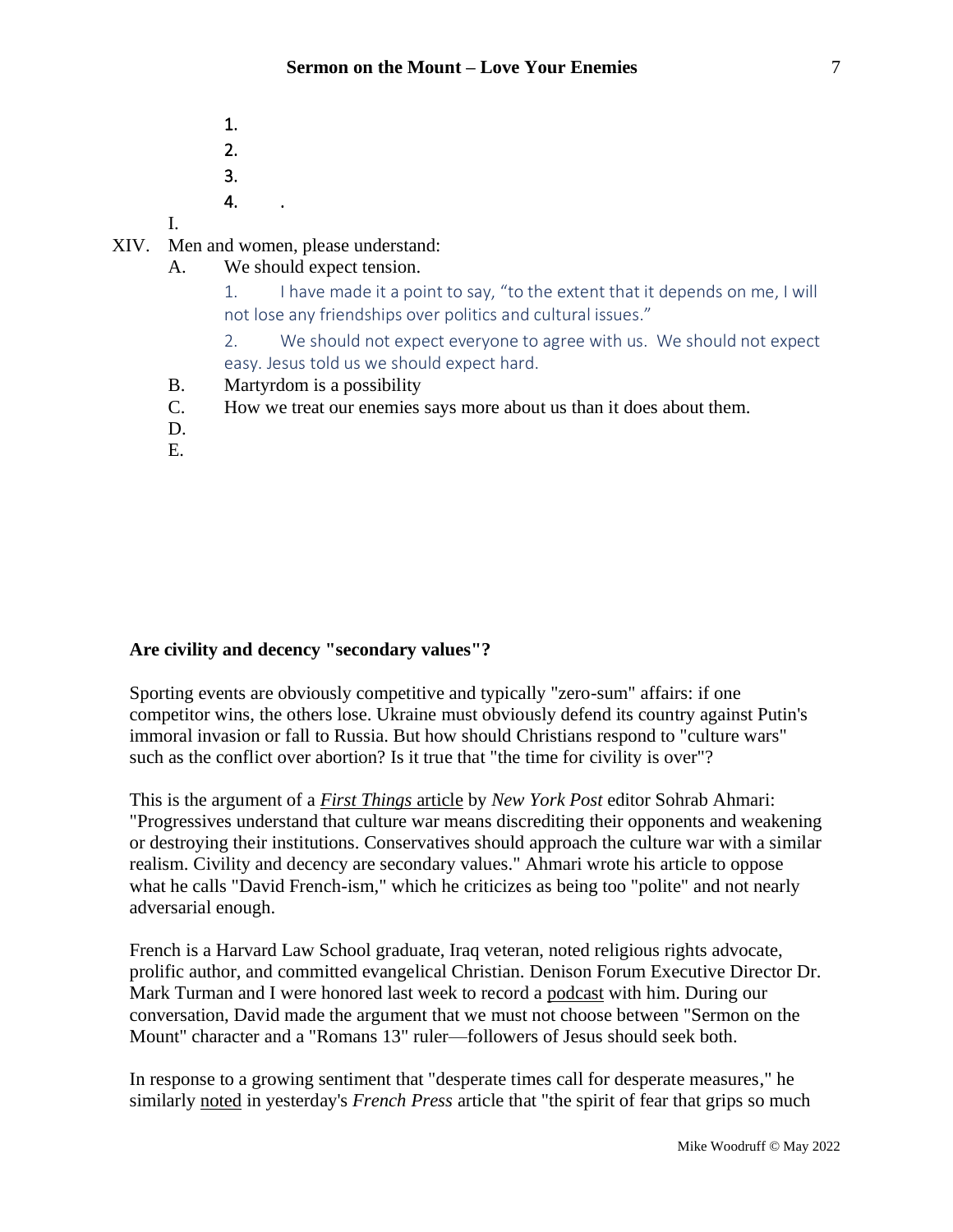of the modern American church might be a reason why so many Christians have scorned civility and decency in the public square, but it's not a justification."

How, then, should we respond to the "culture wars"? In his latest book, *[Divided We Fall:](https://denisonministries.lt.acemlnc.com/Prod/link-tracker?redirectUrl=aHR0cHMlM0ElMkYlMkZ3d3cuZGVuaXNvbmZvcnVtLm9yZyUyRnBvcHVsYXItY3VsdHVyZSUyRmJvb2stcmV2aWV3cy1leGNlcnB0cyUyRndpbGwtYW1lcmljYS1icmVhay11cC1pbi1kaXZpZGVkLXdlLWZhbGwtZGF2aWQtZnJlbmNoLXNheXMtaXRzLXBvc3NpYmxlJTJG&sig=8An9pfGUmx4rFRzkmGWr4s8J2trKwCHyWCASwyYVVmoP&iat=1652093741&a=%7C%7C27068980%7C%7C&account=denisonministries%2Eactivehosted%2Ecom&email=oh6Oq8zrl0UQ4RB1Q3%2FUavLwAW%2FrfNKIZwM8QfTbkoc%3D&s=d49a45961ab10f30225d8d060aedf94c&i=831A877A5A16920)  [America's Secession Threat and How to Restore Our Nation](https://denisonministries.lt.acemlnc.com/Prod/link-tracker?redirectUrl=aHR0cHMlM0ElMkYlMkZ3d3cuZGVuaXNvbmZvcnVtLm9yZyUyRnBvcHVsYXItY3VsdHVyZSUyRmJvb2stcmV2aWV3cy1leGNlcnB0cyUyRndpbGwtYW1lcmljYS1icmVhay11cC1pbi1kaXZpZGVkLXdlLWZhbGwtZGF2aWQtZnJlbmNoLXNheXMtaXRzLXBvc3NpYmxlJTJG&sig=8An9pfGUmx4rFRzkmGWr4s8J2trKwCHyWCASwyYVVmoP&iat=1652093741&a=%7C%7C27068980%7C%7C&account=denisonministries%2Eactivehosted%2Ecom&email=oh6Oq8zrl0UQ4RB1Q3%2FUavLwAW%2FrfNKIZwM8QfTbkoc%3D&s=d49a45961ab10f30225d8d060aedf94c&i=831A877A5A16920)*, David eloquently calls for Christians to engage in political conflict in ways that honor our Lord and exemplify the "fruit" of his Spirit.

He observes, "Those who care the most often hate the most, and one of their chief methods of discrediting ideological allies with whom they compete is by portraying them as too tolerant of the hated political enemy. Kindness is perceived as weakness. Decency is treated as if it's cowardice. Acts of grace are an unthinkable concession to evil."

So, who is right?

#### **"You also must forgive"**

Paul writes in Colossians 3: "Put on then, as God's chosen ones, holy and beloved, compassionate hearts, kindness, humility, meekness, and patience, bearing with one another and, *if one has a complaint against another, forgiving each other; as the Lord has forgiven you, so you also must forgive*" (vv. 12–13, my emphasis). Let's focus on the italicized half of this remarkable sentence.

"If" could be translated "whenever," recognizing the reality of what follows. "One has a complaint" refers to a plaintiff's legal allegation against another person.

"Forgiving" could be translated as "pardoning," the gracious decision not to punish. As ethicist Lewis Smedes shows in his classic book *[Forgive and Forget](https://denisonministries.lt.acemlnc.com/Prod/link-tracker?redirectUrl=aHR0cHMlM0ElMkYlMkZ3d3cuYW1hem9uLmNvbSUyRkZvcmdpdmUtRm9yZ2V0LUhlYWxpbmctSHVydHMtRGVzZXJ2ZSUyRmRwJTJGMDA2MTI4NTgyWA==&sig=FaxnCL5Xu6HuXkA8kyAbZpdi2YfgU1ovjcE2kAZj8tKb&iat=1652093741&a=%7C%7C27068980%7C%7C&account=denisonministries%2Eactivehosted%2Ecom&email=oh6Oq8zrl0UQ4RB1Q3%2FUavLwAW%2FrfNKIZwM8QfTbkoc%3D&s=d49a45961ab10f30225d8d060aedf94c&i=831A877A5A16921)*, biblical forgiveness does not mean that we excuse the hurtful behavior, tolerate it, or pretend it did not occur. When a governor pardons a criminal, she does none of these things. Instead, she chooses not to punish the criminal.

This is how "the Lord has forgiven you"—he has "forgiven us all our trespasses, by canceling the record of debt that stood against us with its legal demands. This he set aside, nailing it to the cross" (Colossians 2:13–14). In light of such forgiveness, Paul tells us, "You also must forgive" (Colossians 3:13; cf. Ephesians 4:32).

#### **If not, why not?**

I plan to say more about forgiveness and our "culture wars" tomorrow. For today, let's make this conversation personal.

Do you have a "complaint" against someone? Will you pardon them as your Father has pardoned you?

If not, why not?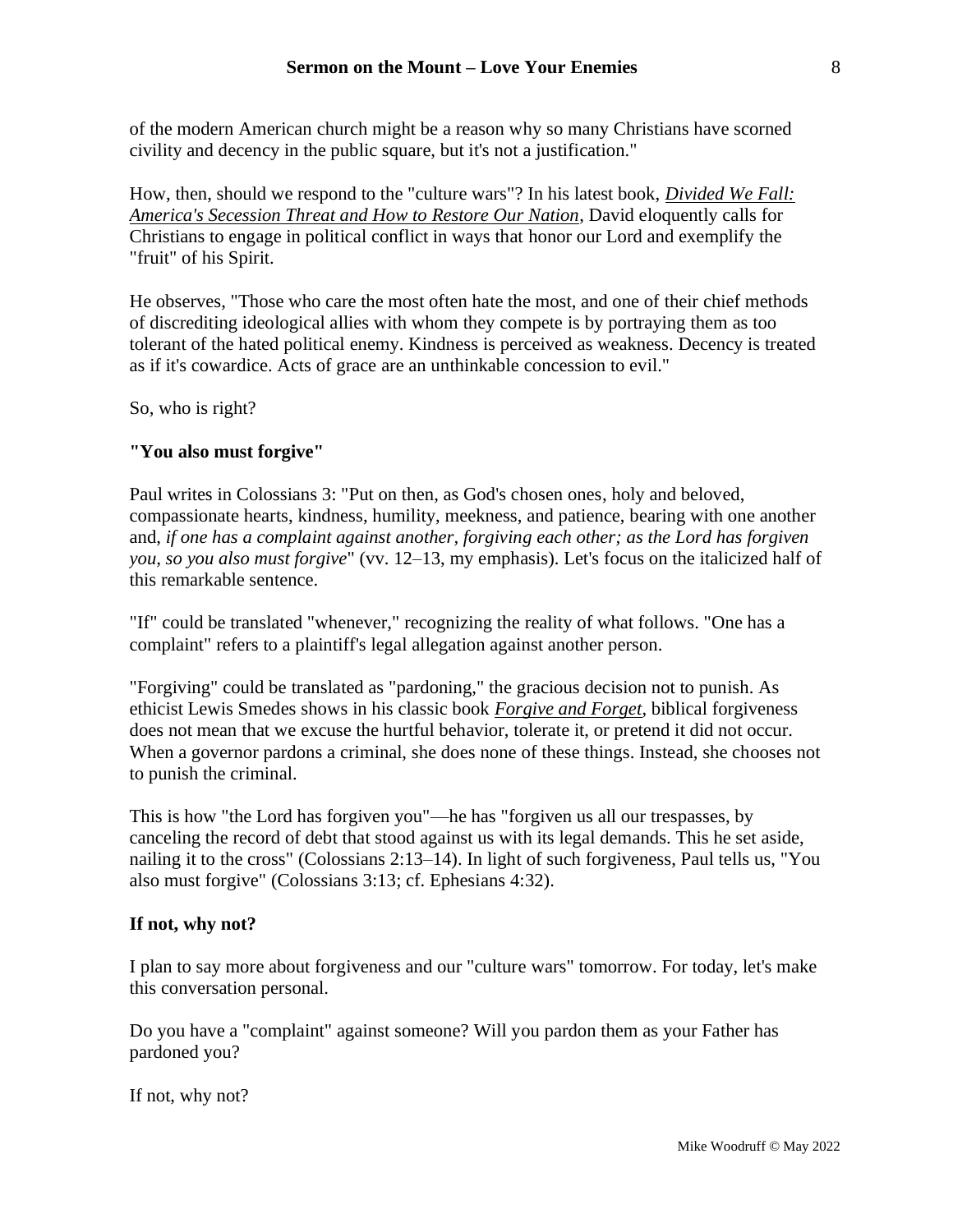Does someone have a "complaint" against you? Will you seek their pardon?

If not, why not?

**Note:** I hope you'll listen to our entire [podcast with David French.](https://denisonministries.lt.acemlnc.com/Prod/link-tracker?redirectUrl=aHR0cHMlM0ElMkYlMkZwb2RjYXN0cy5hcHBsZS5jb20lMkZ1cyUyRnBvZGNhc3QlMkZ0aGUtZGVuaXNvbi1mb3J1bS1wb2RjYXN0JTJGaWQxNjAzMjk3NDA5JTNGaSUzRDEwMDA1NTk5MDczMTE=&sig=BMncZ2TqJNFqL3GEqBGmirUx8DNGLmQtCdC8jZgz4yjv&iat=1652093741&a=%7C%7C27068980%7C%7C&account=denisonministries%2Eactivehosted%2Ecom&email=oh6Oq8zrl0UQ4RB1Q3%2FUavLwAW%2FrfNKIZwM8QfTbkoc%3D&s=d49a45961ab10f30225d8d060aedf94c&i=831A877A5A16918) During our wide-ranging conversation, he reflects on the Supreme Court leak and our larger cultural moment with a depth of wisdom I commend to you with gratitude.

Ye have heard that it hath been said, Thou shalt love thy neighbor, and hate thine enemy. But I say unto you, Love your enemies, bless them that curse you, do good to them that hate you, and pray for them which despitefully use you, and persecute you; that ye may be children of your Father which is in heaven.

#### —Matthew 5:43–45

Probably no admonition of Jesus has been more difficult to follow than the command to "love your enemies." Some men have sincerely felt that its actual practice is not possible. It is easy, they say, to love those who love you, but how can one love those who openly and insidiously seek to defeat you? Others, like the philosopher Nietzsche, contend that Jesus' exhortation to love one's enemies is testimony to the fact that the Christian ethic is designed for the weak and cowardly, and not for the strong and courageous. Jesus, they say, was an impractical idealist.

In spite of these insistent questions and persistent objections, this command of Jesus challenges us with new urgency. Upheaval after upheaval has reminded us that modern man is traveling along a road called hate, in a journey that will bring us to destruction and damnation. Far from being the pious injunction of a Utopian dreamer, the command to love one's enemy is an absolute necessity for our survival. Love even for enemies is the key to the solution of the problems of our world. Jesus is not an impractical idealist: he is the practical realist.

I am certain that Jesus understood the difficulty inherent in the act of loving one's enemy. He never joined the ranks of those who talk glibly about the easiness of the moral life. He realized that every genuine expression of love grows out of a consistent and total surrender to God. So when Jesus said "Love your enemy," he was not unmindful of its stringent qualities. Yet he meant every word of it. Our responsibility as Christians is to discover the meaning of this command and seek passionately to live it out in our daily lives.

#### **I**

Let us be practical and ask the question, How do we love our enemies?

First, we must develop and maintain the capacity to forgive. He who is devoid of the power to forgive is devoid of the power to love. It is impossible even to begin the act of loving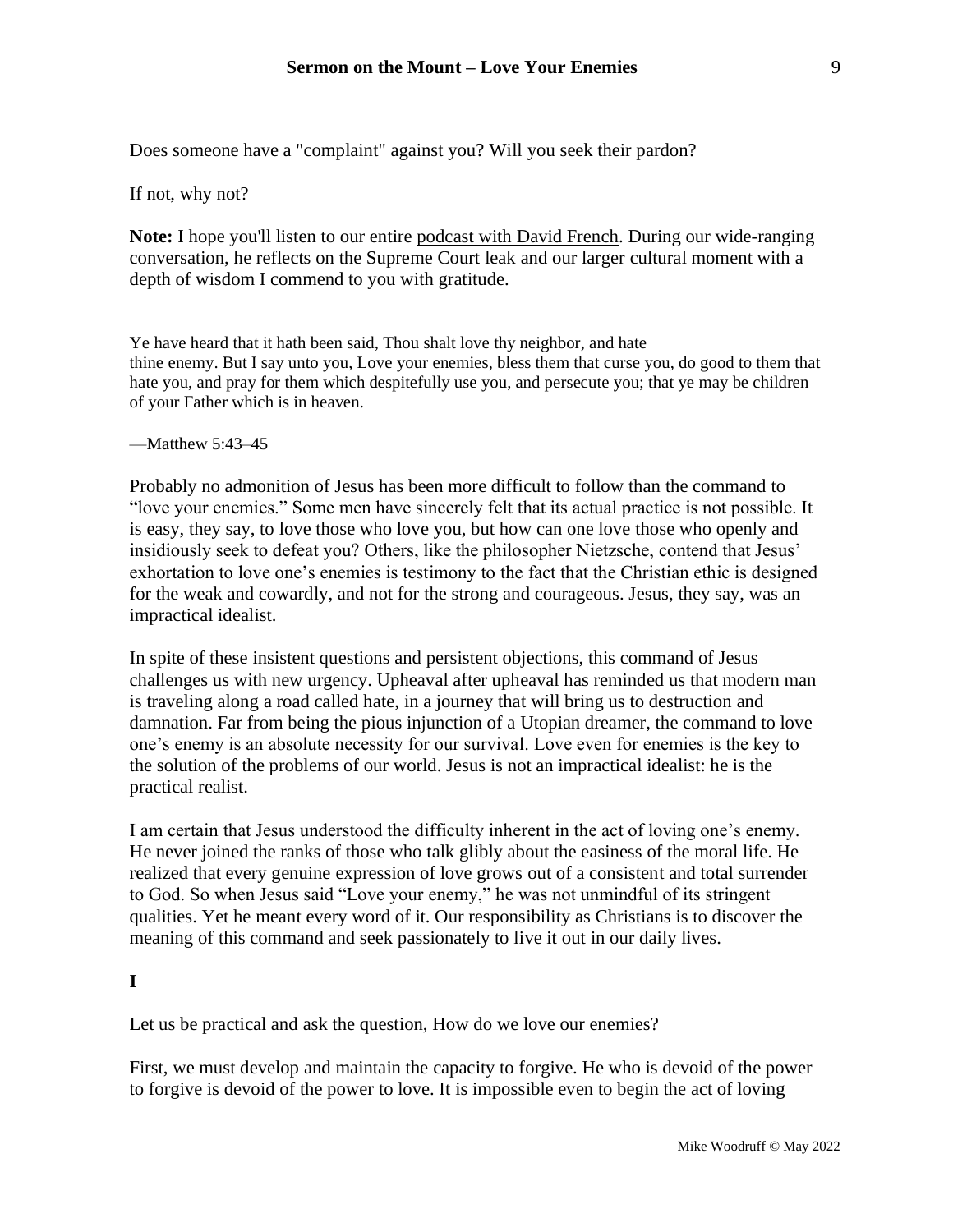one's enemies without the prior acceptance of the necessity, over and over again, of forgiving those who inflict evil and injury upon us. It is also necessary to realize that the forgiving act must always be initiated by the person who has been wronged, the victim of some great hurt, the recipient of some tortuous injustice, the absorber of some terrible act of oppression. The wrongdoer may request forgiveness. He may come to himself, and, like the prodigal son, move up some dusty road, his heart palpitating with the desire for forgiveness. But only the injured neighbor, the loving father back home, can really pour out the warm waters of forgiveness.

Forgiveness does not mean ignoring what has been done or putting a false label on an evil act. It means, rather, that the evil act no longer remains as a barrier to the relationship. Forgiveness is a catalyst creating the atmosphere necessary for a fresh start and a new beginning. It is the lifting of a burden or the cancelling of a debt. The words "I will forgive you, but I'll never forget what you've done" never explain the real nature of forgiveness. Certainly one can never forget, if that means erasing it totally from his mind. But when we forgive, we forget in the sense that the evil deed is no longer a mental block impeding a new relationship. Likewise, we can never say, "I will forgive you, but I won't have anything further to do with you." Forgiveness means reconciliation, a coming together again. Without this, no man can love his enemies. The degree to which we are able to forgive determines the degree to which we are able to love our enemies.

Second, we must recognize that the evil deed of the enemy-neighbor, the thing that hurts, never quite expresses all that he is. An element of goodness may be found even in our worst enemy. Each of us is something of a schizophrenic personality, tragically divided against ourselves. A persistent civil war rages within all of our lives. Something within us causes us to lament with Ovid, the Latin poet, "I see and approve the better things, but follow worse," or to agree with Plato that human personality is like a charioteer having two headstrong horses, each wanting to go in a different direction, or to repeat with the Apostle Paul, "The good that I would I do not: but the evil which I would not, that I do."

#### 2

This simply means that there is some good in the worst of us and some evil in the best of us. When we discover this, we are less prone to hate our enemies. When we look beneath the surface, beneath the impulsive evil deed, we see within our enemy-neighbor a measure of goodness and know that the viciousness and evilness of his acts not quite representative of all that he is. We see him in a new light. We recognize that his hate grows out of fear, pride, ignorance, prejudice, and misunderstanding, but in spite of this, we know God's image is ineffably etched in his being. Then we love our enemies by realizing that they are not totally bad and that they are not beyond the reach of God's redemptive love.

Third, we must not seek to defeat or humiliate the enemy but to win his friendship and understanding. At times we are able to humiliate our worst enemy. Inevitably, his weak moments come and we are able to thrust in his side the spear of defeat. But this we must not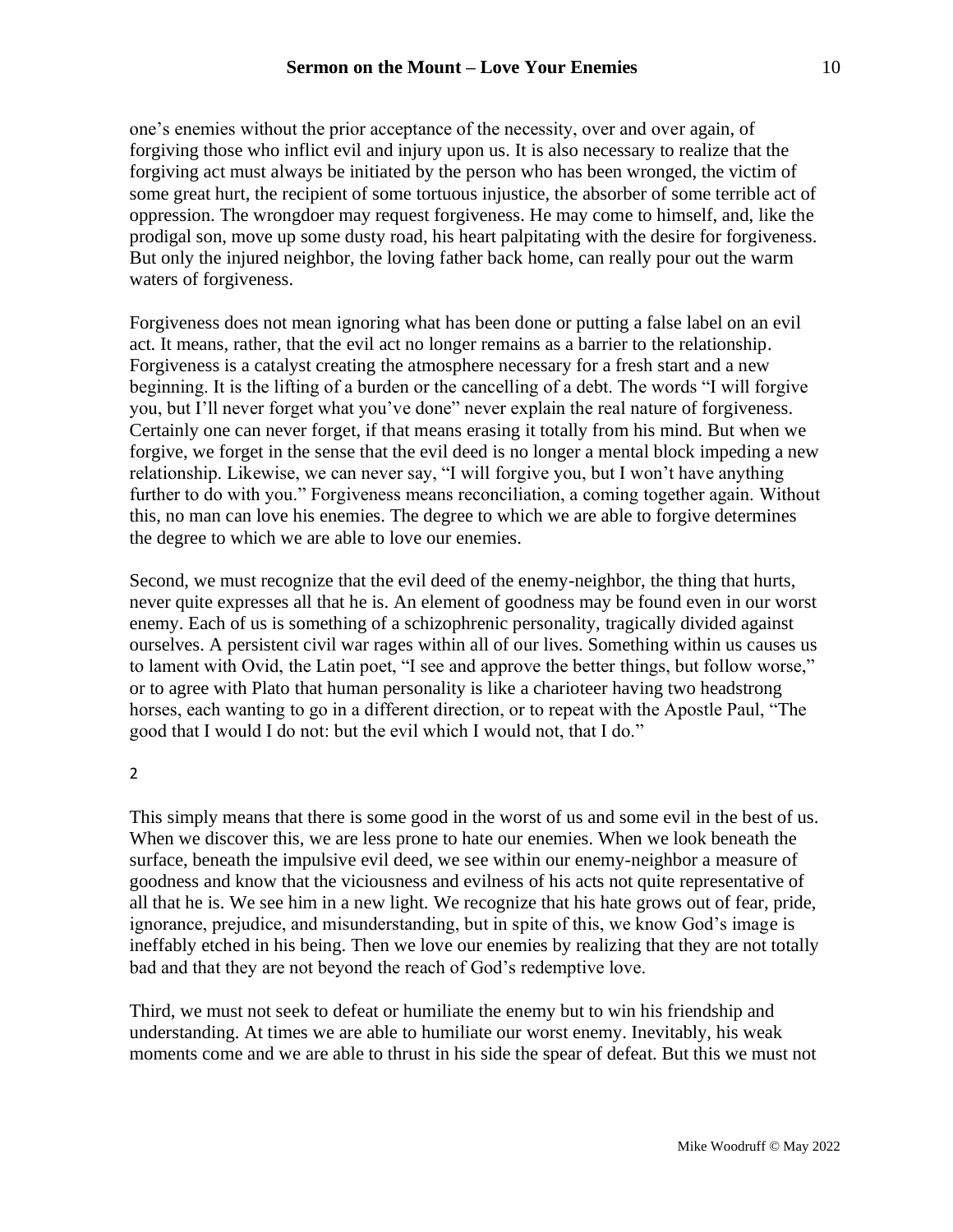do. Every word and deed must contribute to an understanding with the enemy and release those vast reservoirs of goodwill which have been blocked by impenetrable walls of hate.

The meaning of love is not to be confused with some sentimental outpouring. Love is something much deeper than emotional bosh. Perhaps the Greek language can clear our confusion at this point. In the Greek New Testament are three words for love. The word eros is a sort of aesthetic or romantic love. In the Platonic dialogues eros is a yearning of the soul for the realm of the divine. The second word is philia, a reciprocal love and the intimate affection and friendship between friends. We love those whom we like, and we love because we are loved. The third word is agape understanding and creative, redemptive goodwill for all men. An overflowing love which seeks nothing in return, agape is the love of God operating in the human heart. At this level, we love men not because we like them, nor because their ways appeal to us, nor even because they possess some type of divine spark; we love every man because God loves him. At this level, we love the person who does an evil deed, although we hate the deed that he does.

Now we can see what Jesus meant when he said, "Love your enemies." We should be happy that he did not say, "Like your enemies." It is almost impossible to like some people. "Like" is a sentimental and affectionate word. How can we be affectionate toward a person whose avowed aim is to crush our very being and place innumerable stumbling blocks in our path? How can we like a person who is threatening our children and bombing our homes? That is impossible. But Jesus recognized that love is greater than like. When Jesus bids us to love our enemies, he is speaking neither of eros nor philia; he is speaking of agape understanding and creative, redemptive goodwill for all men. Only by following this way and responding with this type of love are we able to be children of our Father who is in heaven.

#### **II**

Let us move now from the practical how to the theoretical why: Why should we love our enemies? The first reason is fairly obvious. Returning hate for hate multiplies hate, adding deeper darkness to a night already devoid of stars. Darkness cannot drive out darkness; only light can do that. Hate cannot drive out hate; only love can do that. Hate multiplies hate, violence multiplies violence, and toughness multiplies toughness in a descending spiral of destruction. So when Jesus says "Love your enemies," he is setting forth a profound and ultimately inescapable admonition. Have we not come to such an impasse in the modern world that we must love our

#### 3

enemies—or else? The chain reaction of evil—hate begetting hate, wars producing more wars— must be broken, or we shall be plunged into the dark abyss of annihilation.

Another reason why we must love our enemies is that hate scars the soul and distorts the personality. Mindful that hate is an evil and dangerous force, we too often think of what it does to the person hated. This is understandable, for hate brings irreparable damage to its victims. We have seen its ugly consequences in the ignominious deaths brought to six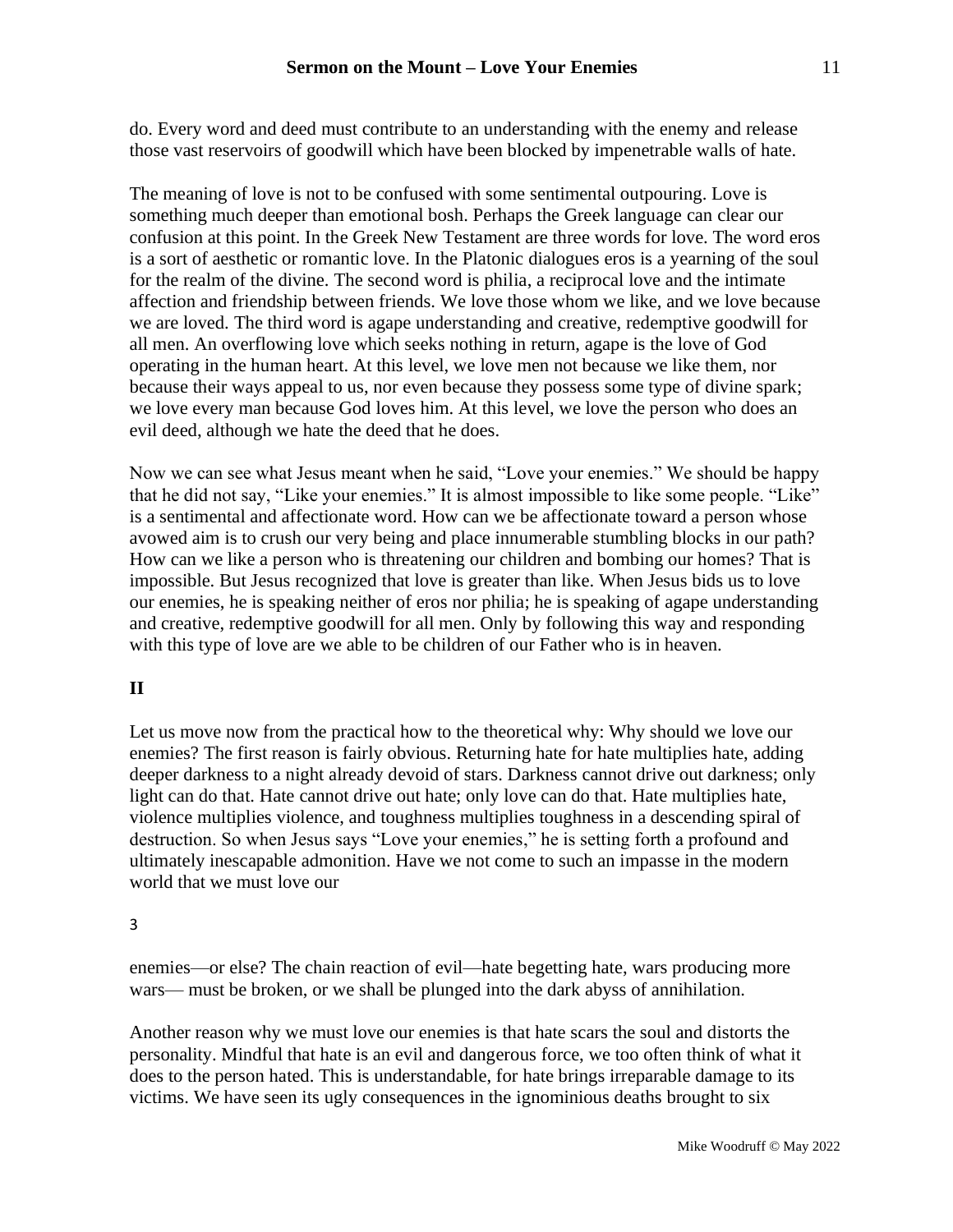million Jews by a hate- obsessed madman named Hitler, in the unspeakable violence inflicted upon Negroes by bloodthirsty mobs, in the dark horrors of war, and in the terrible indignities and injustices perpetrated against millions of God's children by unconscionable oppressors.

But there is another side which we must never overlook. Hate is just as injurious to the person who hates. Like an unchecked cancer, hate corrodes the personality and eats away its vital unity. Hate destroys a man's sense of values and his objectivity. It causes him to describe the beautiful as ugly and the ugly as beautiful, and to confuse the true with the false and the false with the true.

Dr. E. Franklin Frazier, in an interesting essay entitled "The Pathology of Race Prejudice," included several examples of white persons who were normal, amiable, and congenial in their day-to-day relationships with other white persons but when they were challenged to think of Negroes as equals or even to discuss the question of racial injustice, they reacted with unbelievable irrationality and an abnormal unbalance. This happens when hate lingers in our minds. Psychiatrists report that many of the strange things that happen in the subconscious, many of our inner conflicts, are rooted in hate. They say, "Love or perish." Modern psychology recognizes what Jesus taught centuries ago: hate divides the personality and love in an amazing and inexorable way unites it.

A third reason why we should love our enemies is that love is the only force capable of transforming an enemy into a friend. We never get rid of an enemy by meeting hate with hate; we get rid of an enemy by getting rid of enmity. By its very nature, hate destroys and tears down; by its very nature, love creates and builds up. Love transforms with redemptive power.

Lincoln tried love and left for all history a magnificent drama of reconciliation. When he was campaigning for the presidency one of his arch-enemies was a man named Stanton. For some reason Stanton hated Lincoln. He used every ounce of his energy to degrade him in the eyes of the public. So deep rooted was Stanton's hate for Lincoln that he uttered unkind words about his physical appearance, and sought to embarrass him at every point with the bitterest diatribes. But in spite of this Lincoln was elected President of the United States. Then came the period when he had to select his cabinet, which would consist of the persons who would be his most intimate associates in implementing his program. He started choosing men here and there for the various secretaryships. The day finally came for Lincoln to select a man to fill the all-important post of Secretary of War. Can you imagine whom Lincoln chose to fill this post? None other than the man named Stanton. There was an immediate uproar in the inner circle when the news began to spread. Adviser after adviser was heard saying, "Mr. President, you are making a mistake. Do you know this man Stanton? Are you familiar with all of the ugly things he said about you? He is your enemy. He will seek to sabotage your program. Have you thought this through, Mr.

4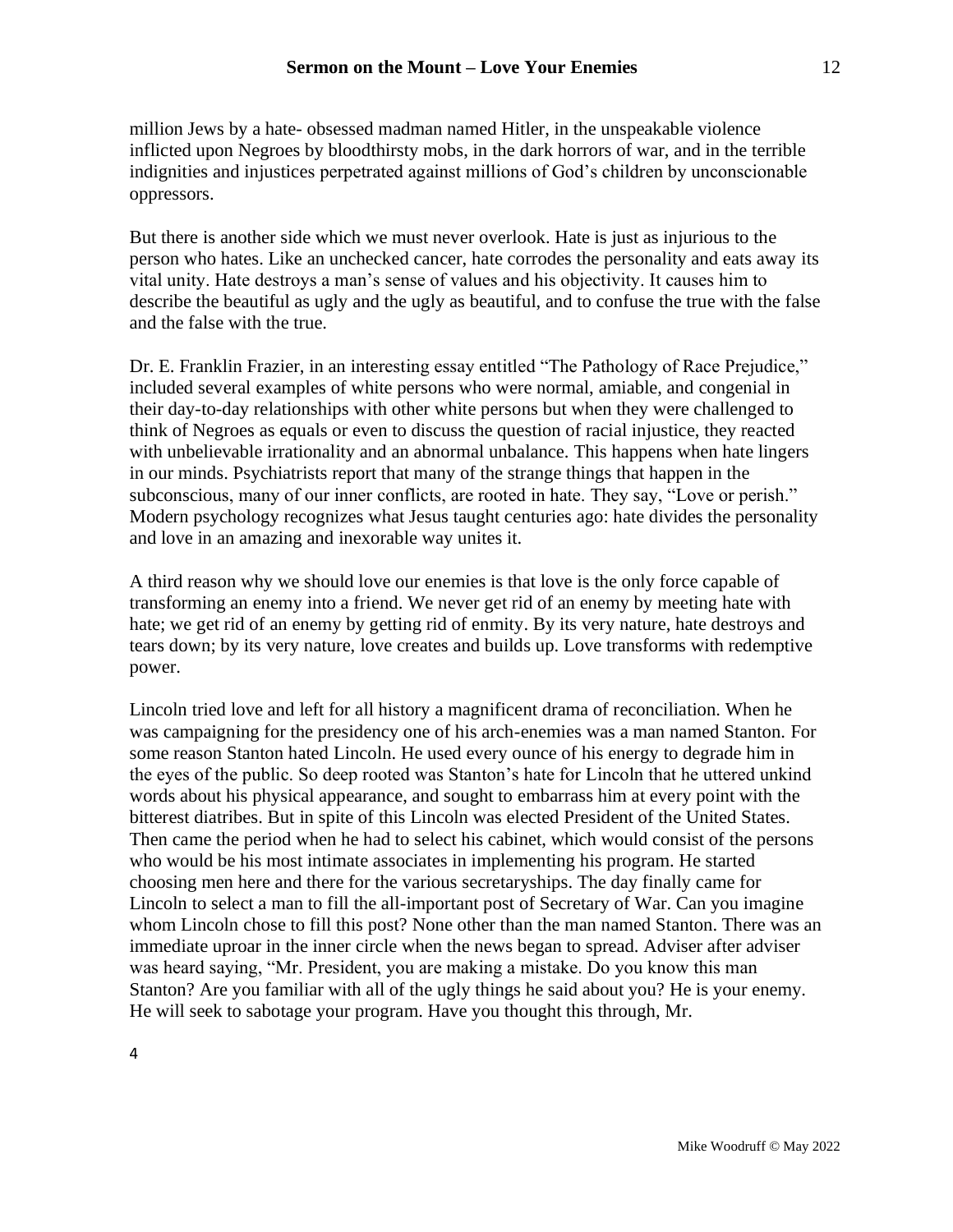President?" Mr. Lincoln's answer was terse and to the point: "Yes, I know Mr. Stanton. I am aware of all the terrible things he has said about me. But after looking over the nation, I find he is the best man for the job." So Stanton became Abraham Lincoln's Secretary of War and rendered an invaluable service to his nation and his President. Not many years later Lincoln was assassinated. Many laudable things were said about him. Even today millions of people still adore him as the greatest of all Americans. H. G. Wells selected him as one of the six great men of history. But of all the great statements made about Abraham Lincoln, the words of Stanton remain among the greatest. Standing near the dead body of the man he once hated, Stanton referred to him as one of the greatest men that ever lived and said "he now belongs to the ages." If Lincoln had hated Stanton both men would have gone to their graves as bitter enemies. But through the power of love Lincoln transformed an enemy into a friend. It was this same attitude that made it possible for Lincoln to speak a kind word about the South during the Civil War when feeling was most bitter. Asked by a shocked bystander how he could do this, Lincoln said, "Madam, do I not destroy my enemies when I make them my friends?" This is the power of redemptive love.

We must hasten to say that these are not the ultimate reasons why we should love our enemies. An even more basic reason why we are commanded to love is expressed explicitly in Jesus' words, "Love your enemies . . . that ye may be children of your Father which is in heaven." We are called to this difficult task in order to realize a unique relationship with God. We are potential sons of God. Through love that potentiality becomes actuality. We must love our enemies, because only by loving them can we know God and experience the beauty of his holiness.

The relevance of what I have said to the crisis in race relations should be readily apparent. There will be no permanent solution to the race problem until oppressed men develop the capacity to love their enemies. The darkness of racial injustice will be dispelled only by the light of forgiving love. For more than three centuries American Negroes have been battered by the iron rod of oppression, frustrated by day and bewildered by night by unbearable injustice, and burdened with the ugly weight of discrimination. Forced to live with these shameful conditions, we are tempted to become bitter and to retaliate with a corresponding hate. But if this happens, the new order we seek will be little more than a duplicate of the old order. We must in strength and humility meet hate with love.

Of course, this is not practical. Life is a matter of getting even, of hitting back, of dog eat dog. Am I saying that Jesus commands us to love those who hurt and oppress us? Do I sound like most preachers — idealistic and impractical? Maybe in some distant Utopia, you say, that idea will work, but not in the hard, cold world in which we live.

My friends, we have followed the so-called practical way for too long a time now, and it has led inexorably to deeper confusion and chaos. Time is cluttered with the wreckage of communities which surrendered to hatred and violence. For the salvation of our nation and the salvation of mankind, we must follow another way. This does not mean that we abandon our righteous efforts. With every ounce of our energy we must continue to rid this nation of the incubus of segregation. But we shall not in the process relinquish our privilege and our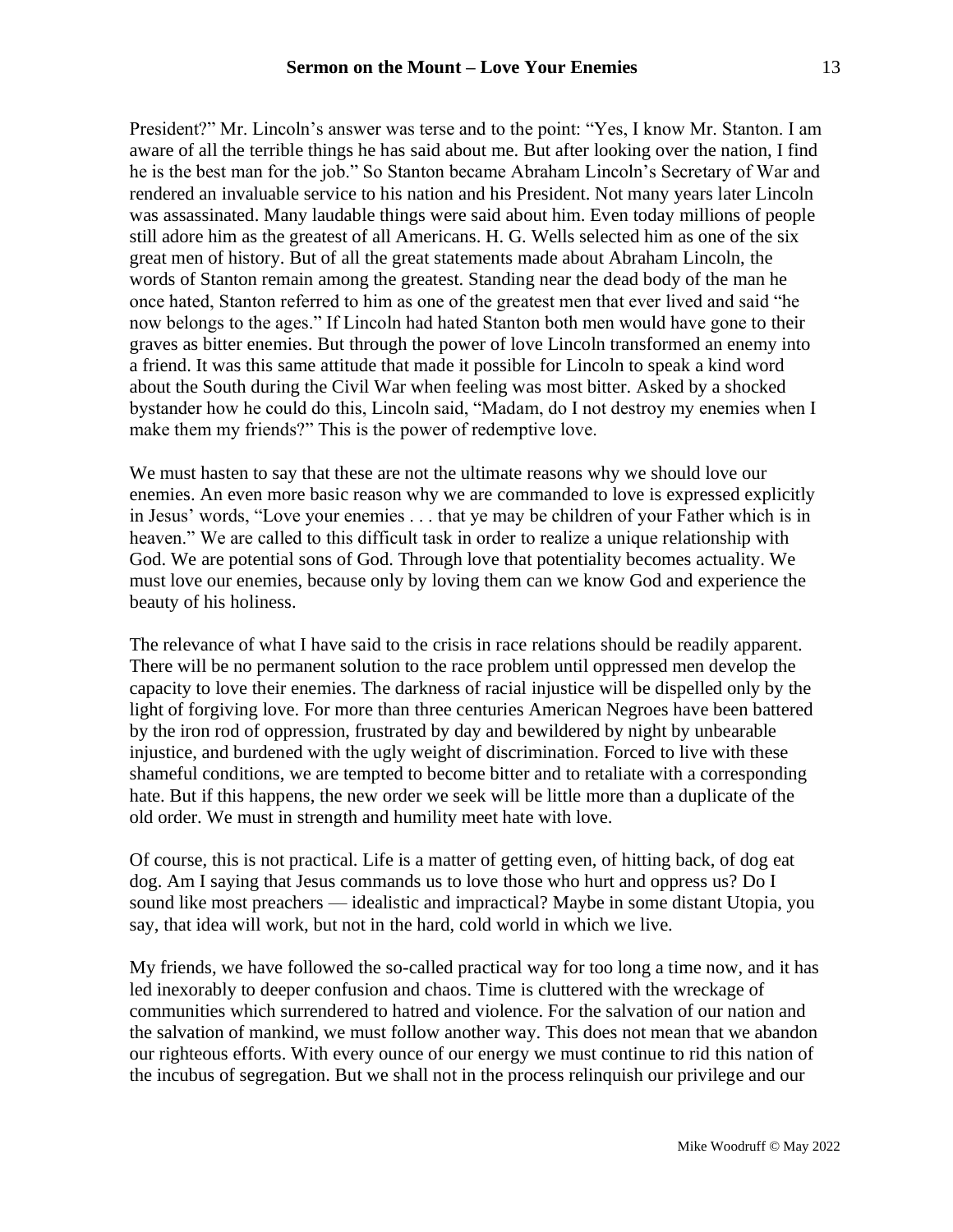obligation to love. While abhorring segregation, we shall love the segregationist. This is the only way to create the beloved community.

5

To our most bitter opponents we say: "We shall match your capacity to inflict suffering by our capacity to endure suffering. We shall meet your physical force with soul force. Do to us what you will, and we shall continue to love you. We cannot in all good conscience obey your unjust laws, because noncooperation with evil is as much a moral obligation as is cooperation with good. Throw us in jail, and we shall still love you. Send your hooded perpetrators of violence into our community at the midnight hour and beat us and leave us half dead, and we shall still love you. But be ye assured that we will wear you down by our capacity to suffer. One day we shall win freedom, but not only for ourselves. We shall so appeal to your heart and conscience that we shall win you in the process, and our victory will be a double victory."

Love is the most durable power in the world. This creative force, so beautifully exemplified in the life of our Christ, is the most potent instrument available in mankind's quest for peace and security. Napoleon Bonaparte, the great military genius, looking back over his years of conquest, is reported to have said: "Alexander, Caesar, Charlemagne and I have built great empires. But upon what did they depend? They depended on force. But centuries ago Jesus started an empire that was built on love, and even to this day millions will die for him." Who can doubt the veracity of these words? The great military leaders of the past have gone, and their empires have crumbled and burned to ashes. But the empire of Jesus, built solidly and majestically on the foundation of love, is still growing. It started with a small group of dedicated men, who, through the inspiration of their Lord, were able to shake the hinges from the gates of the Roman Empire, and carry the gospel into all the world. Today the vast earthly kingdom of Christ numbers more than 900,000,000 and covers every land and tribe. Today we hear again the promise of victory:

Jesus shall reign where'er the sun Does his successive journeys run; His kingdom stretch from shore to shore, Till moon shall wax and wane no more.

Another choir joyously responds:

In Christ there is no East or West, In Him no South or North, But one great Fellowship of Love Throughout the whole wide earth.

Jesus is eternally right. History is replete with the bleached bones of nations that refused to listen to him. May we in the twentieth century hear and follow his words — before it is too late. May we solemnly realize that we shall never be true sons of our heavenly Father until we love our enemies and pray for those who persecute us.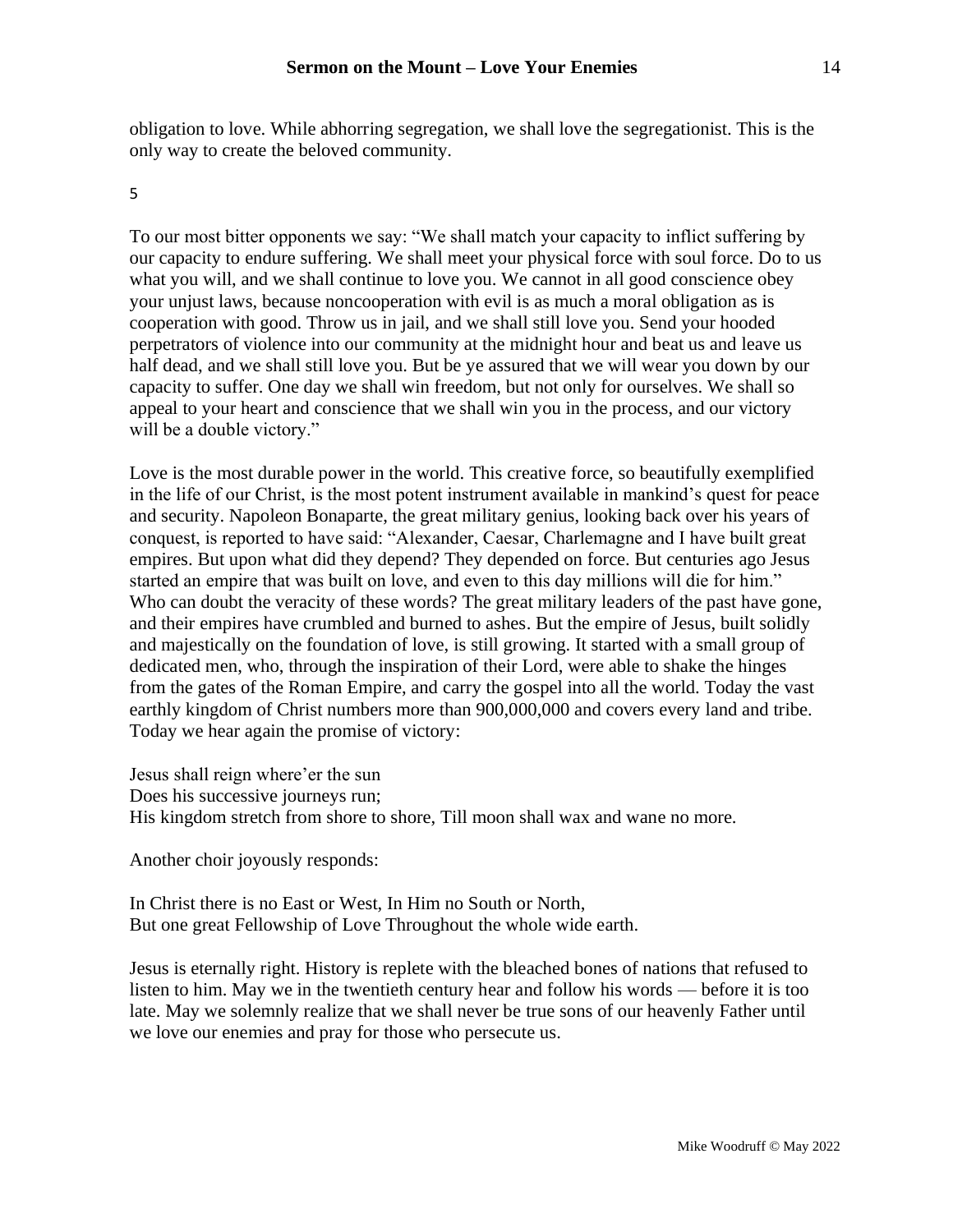# **XV. What Does it Mean to 'Love Your Enemies'?**

*Loving our enemies is a foreign concept. Love and enemies are words that seem mutually exclusive. Putting the two together raises questions. When the Bible tells us to love our enemies what does that mean? Who said it? Why? How?*

**[Danielle Bernock](https://www.christianity.com/author/danielle-bernock/)**Crosswalk.com Contributing Writer

*"But love your enemies, and do good, and lend, expecting nothing in return, and your reward will be great, and you will be sons of the Most High. For He is kind to the unthankful and evil."* ~ **[Luke 6:35](http://www.christianity.com/bible/search/?ver=niv&q=luke+6:35)**

We'll look at what it means to love our enemies, why we would, and how it works, but first, we'll start with who told us to do so.

# **A. Who Told Us to 'Love Our Enemies'?**

But the direct instruction to love our enemies came from Jesus in His **[sermon on the mount](https://www.christianity.com/wiki/bible/what-is-the-sermon-on-the-mount.html)**.

In Matthew chapter 5, Christ says:

*You have heard that it was said, 'Love your neighbor and hate your enemy.' But I tell you, love your enemies…*

In Luke chapter 6:

# **B. How To 'Love Our Enemies'**

"How" is of the utmost importance. We aren't able to love our enemies without the help of God. Hating an enemy is what comes naturally. We need supernatural help. If we try and love our enemies apart from the help of God it will not be true love. It's only by the **[grace](https://www.christianity.com/theology/what-is-grace.html)** of God, and the power of the Holy Spirit at work in us, that we can love our enemies.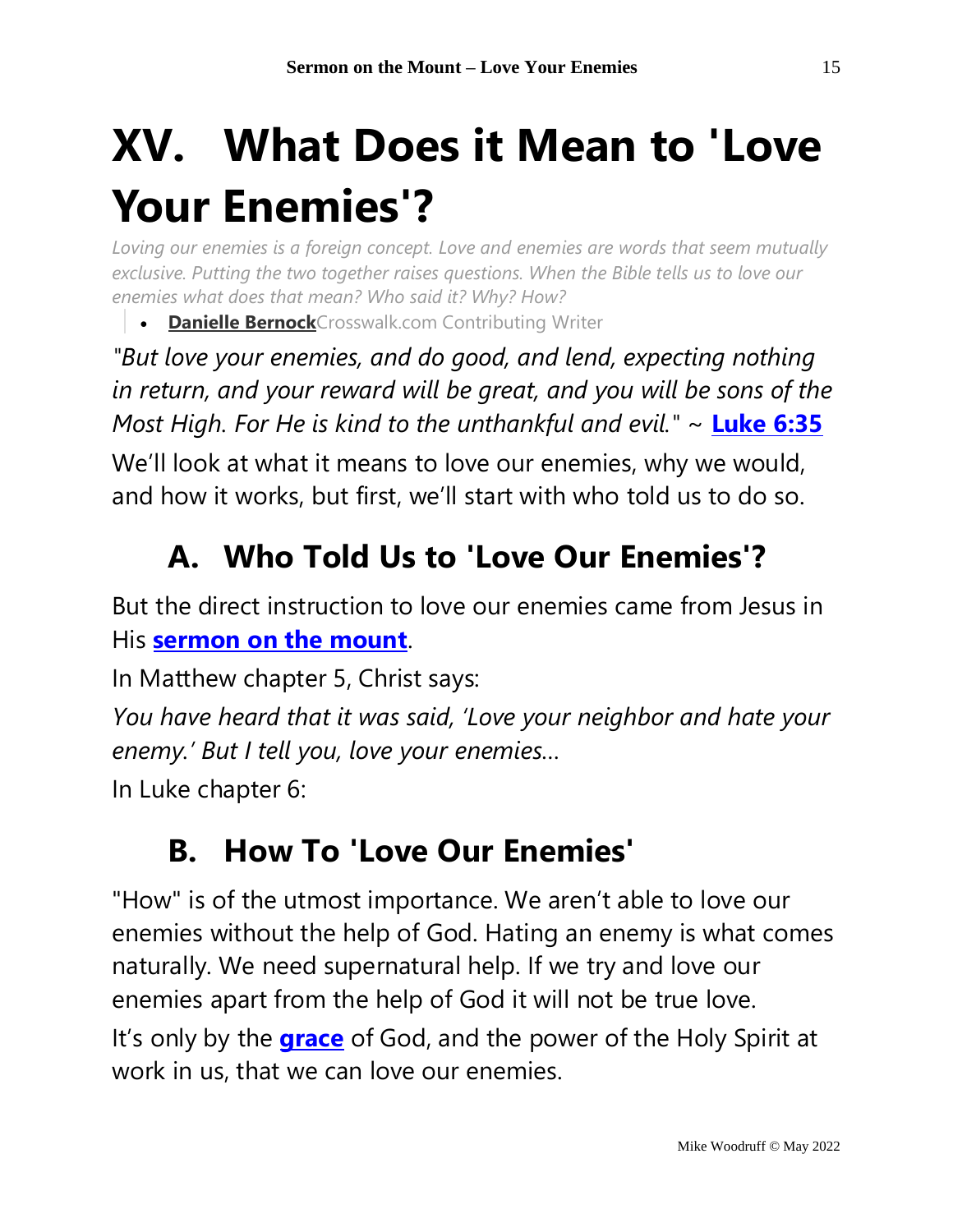We can only love our enemies by trusting God to help us.

### **C. Why Should We Love Enemies?**

There are two reasons for us to love our enemies. One is simply because God said to, but the other is because God loved us first.

It was when we were still God's enemies (**[Colossians](http://www.christianity.com/bible/search/?ver=niv&q=colossians+1:21)** 

**[1:21](http://www.christianity.com/bible/search/?ver=niv&q=colossians+1:21)** and **[Romans 5:10](http://www.christianity.com/bible/search/?ver=niv&q=romans+5:10)**) that He demonstrated His love for us. Through Jesus (**[Romans 5:8](http://www.christianity.com/bible/search/?ver=niv&q=romans+5:8)**) God's love brought salvation to us. Love is what makes all the difference.

Herein is love, not that we loved God, but that he loved us, and sent his Son to be the propitiation for our sins. Beloved, if God so loved us, we ought also to love one another. **[1 John 4:10-11](http://www.christianity.com/bible/search/?ver=niv&q=1+john+4%3a10-11)** Loving others, even enemies, flows out of knowing love.

# **D. What Does it Mean to Love Our Enemies?**

In the two portions of scripture where Jesus elaborates on what He means by loving our enemies, He draws it to a conclusion.

*"You have heard that it was said, 'Love your neighbor and hate your enemy.' But I tell you, love your enemies and pray for those who persecute you, that you may be children of your Father in heaven. He causes his sun to rise on the evil and the good and sends rain on the righteous and the unrighteous. If you love those who love you, what reward will you get? Are not even the tax collectors doing that? And if you greet only your own people, what are you doing more than others? Do not even pagans do that? Be perfect, therefore, as your heavenly Father is perfect."* **[Matthew](http://www.christianity.com/bible/search/?ver=niv&q=matthew+5%3a43-48)  [5:43-48](http://www.christianity.com/bible/search/?ver=niv&q=matthew+5%3a43-48)** NIV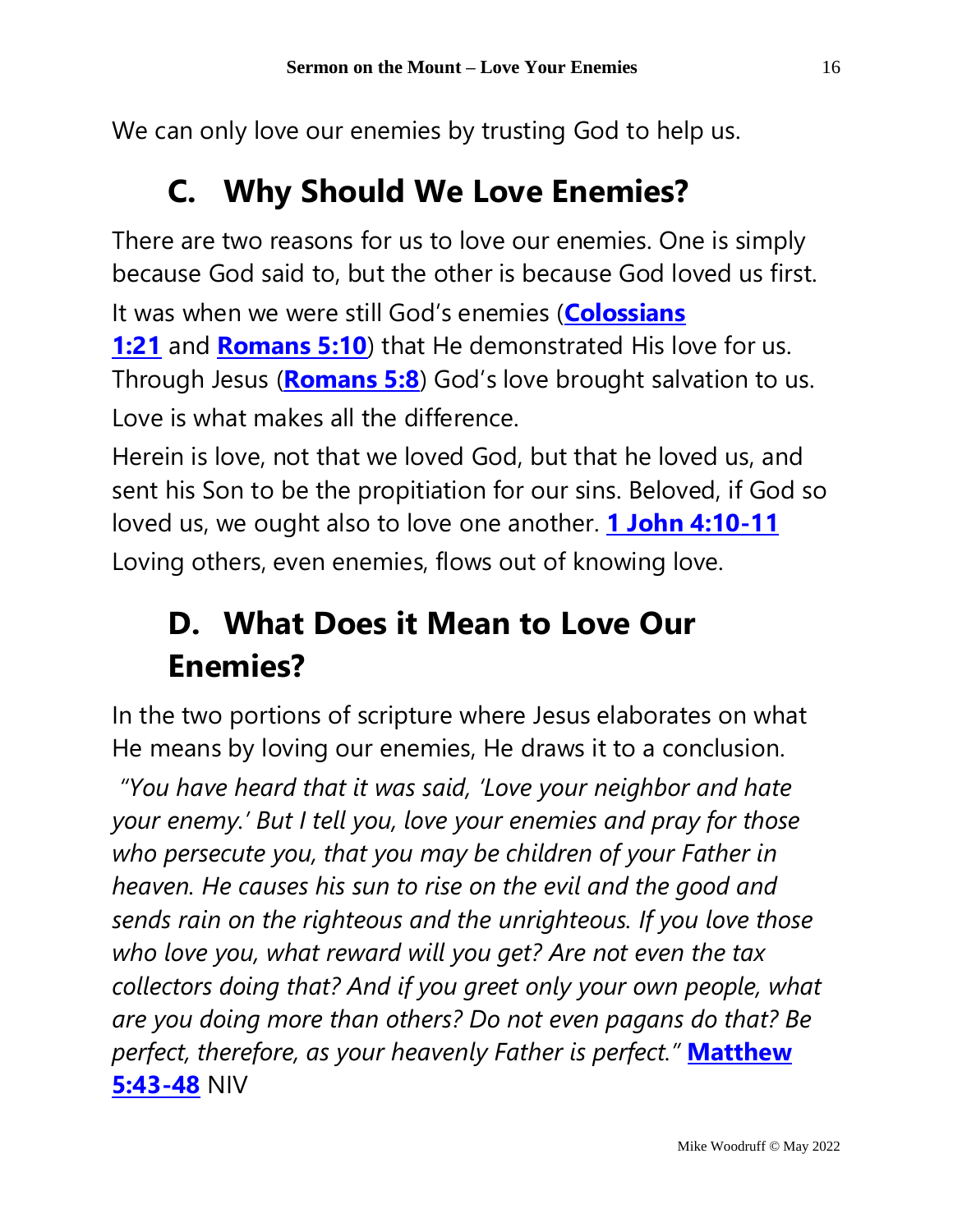*"But to you who are listening I say: Love your enemies, do good to those who hate you, bless those who curse you, pray for those who mistreat you. If someone slaps you on one cheek, turn to them the other also. If someone takes your coat, do not withhold your shirt from them. Give to everyone who asks you, and if anyone takes what belongs to you, do not demand it back. Do to others as you would have them do to you. If you love those who love you, what credit is that to you? Even sinners love those who love them. And if you do good to those who are good to you, what credit is that to you? Even sinners do that. And if you lend to those from whom you expect repayment, what credit is that to you? Even sinners lend to sinners, expecting to be repaid in full. But love your enemies, do good to them, and lend to them without expecting to get anything*  back. Then your reward will be great, and you will be children of *the Most High, because he is kind to the ungrateful and wicked. Be merciful, just as your Father is merciful."* **[Luke 6:27-36](http://www.christianity.com/bible/search/?ver=niv&q=luke+6%3a27-36)** NIV The conclusion Jesus brings it to is for us to be *like our Heavenly Father* who is perfect and merciful. The word perfect can make us cringe due to our humanity. Only God is perfect. But the word *perfect* in the original Greek means *complete*. It comes from a primary word meaning *to set out for a definite point or goal*. Jesus is saying for us to make it our goal to *love as our Heavenly Father loves*.

Jesus brought up the issue of mercy repeatedly. Everyone wants mercy. The Bible tells us that *mercy triumphs over judgment*. Of course, we want it. Giving mercy requires us to give up revenge and hand the judgment part to God. Loving our enemies doesn't mean allowing them to continue to hurt us. That would be a failure of loving ourselves as God loves us. We can do what is in our control to protect ourselves while trusting God to step in.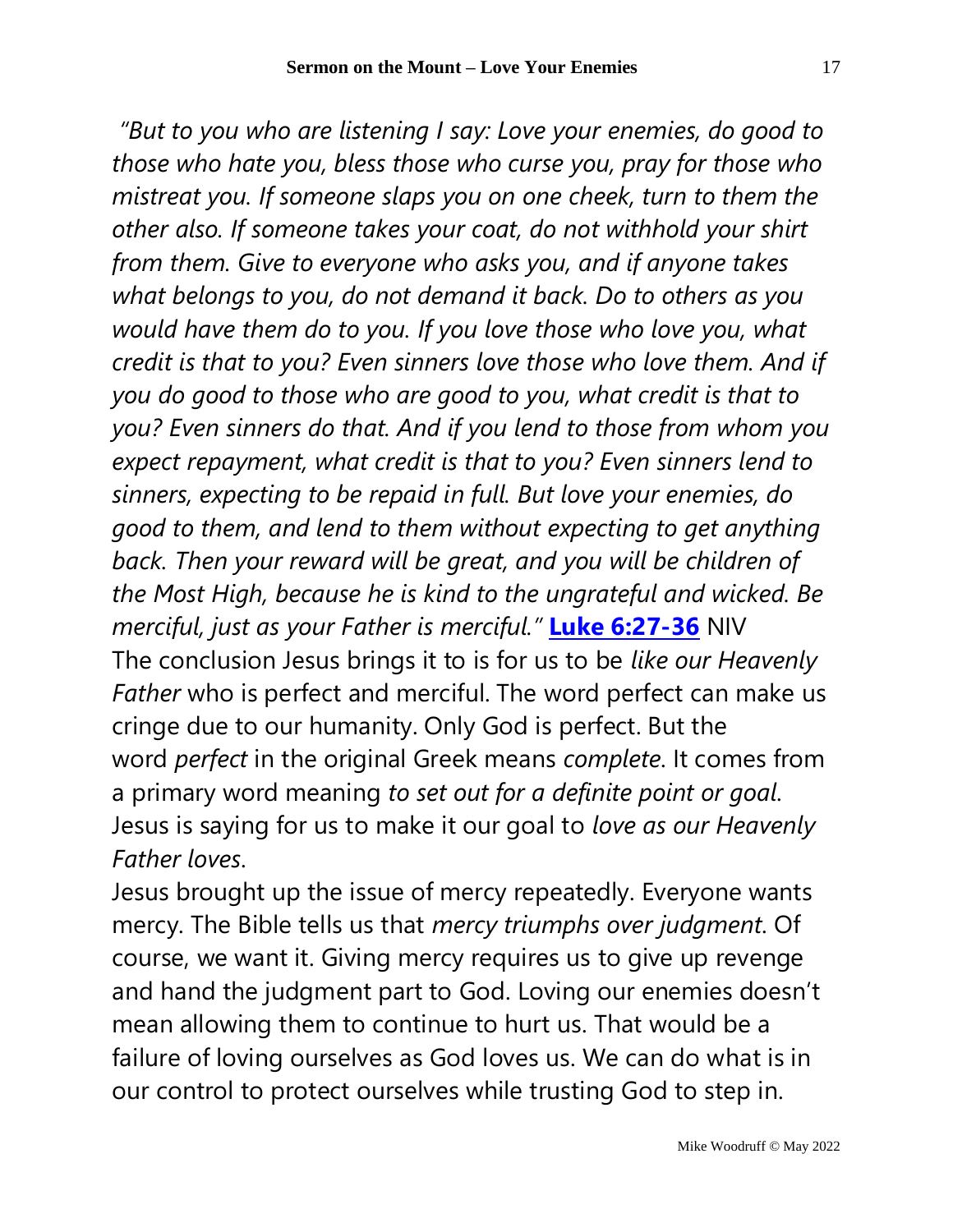We can always pray for our enemies. Praying is an act of mercy. Praying is loving like our Heavenly Father. Praying changes our hearts.

I remember when the Lord directed me to speak a blessing over an enemy who brought harm to a family member. With tears streaming down my face, and pain in my soul, I did. The person continued acting as an enemy, but it broke the chain off my heart. The love of God saved me from bitterness and unforgiveness. Loving our enemies means seeing them as human beings in need of the Father's love.

### **Compassion is Always a Virtue, Never a Vice**

May 11, 2022 04:00 am

Both of my maternal grandparents were World War II veterans. My grandfather flew B-17 bombers over Europe and North Africa, and my grandmother was an Army nurse and among the first medical units to land on the beaches of Normandy after D-Day. She marched with General Patton across Europe, treated soldiers wounded in the Battle of the Bulge, and helped liberate the Buchenwald concentration camp. All of her life, she kept her Army footlocker but forbid anyone from opening it until after she died. When she passed away in 2003, we finally got to see what she'd been hiding for nearly 60 years.

The footlocker contained hundreds of love letters between my grandparents from the war that revealed both the trauma and transformation they experienced. Family secrets were uncovered—like my grandfather's bad knee, which he said was from playing volleyball, but was actually a combat injury for which he was awarded the Distinguished Flying Cross. He never told us—a mark of both his humility and that of his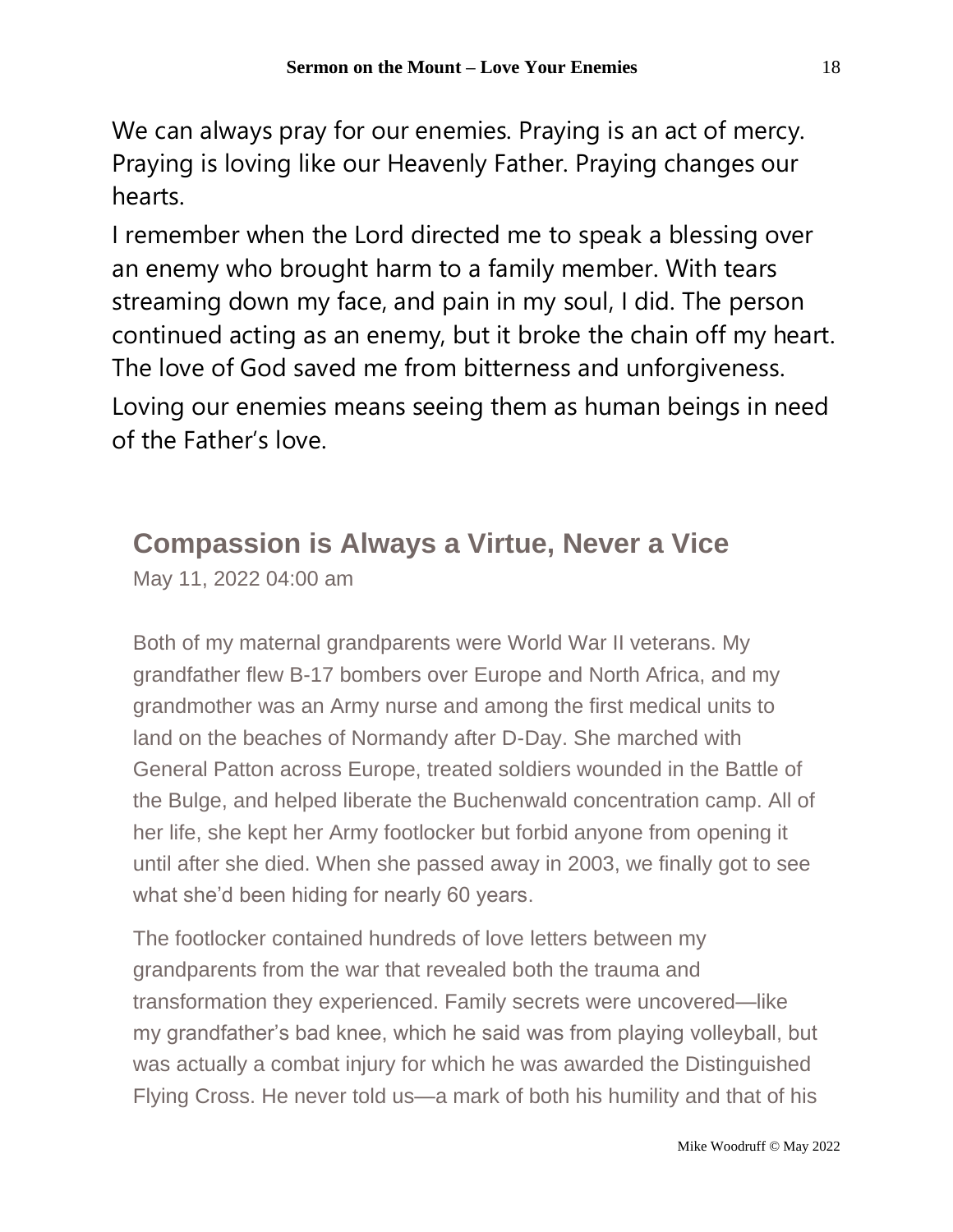generation. The footlocker also contained another surprise—a swastika armband worn by Nazi soldiers.

It turns out, my grandmother didn't just care for wounded Allied troops, but wounded Nazis as well. One German was so grateful for her kindness that he gave her his armband. Still, I had to wonder why she kept it all those years. Were my grandparents secret Nazi sympathizers? Of course not. In fact, they were so progressive on matters of race that all three of their children married immigrants. Two of them, including my mother, married a person of color—which was still uncommon in the early 1970s. Instead, I like to believe my grandmother, who was a woman of deep faith, kept the armband not as a symbol of Nazi evil, but rather as a sign of her commitment to Christian kindness. After all, Jesus commanded us to love our enemies and to be like our Father in heaven who shows kindness to both the righteous and the unrighteous (Matthew 5:44-45). Maybe she kept it as a reminder that there are no limits to God's compassion.

In our age of social tribalism, political divisions, and culture warring, that's a reminder we still need. The mark of true devotion to God isn't who we reject, but who we embrace. It's not who we condemn to hell, but who we are committed to heal. And real faith in Christ isn't defined by an unquestioning commitment to a position, but by unlimited compassion toward all people—even our enemies. Sadly, too many Christians now believe God is most honored when we erect strict boundaries around our compassion; when we clearly define who is worthy of our love, care, and empathy and who is not. And, in a shocking perversion of Christ's teachings, they condemn fellow believers who dare to transgress these boundaries. For example, a politician recently said Christians providing food, shelter, medicine, and clothing to undocumented immigrants was proof of "Satan controlling the church."

19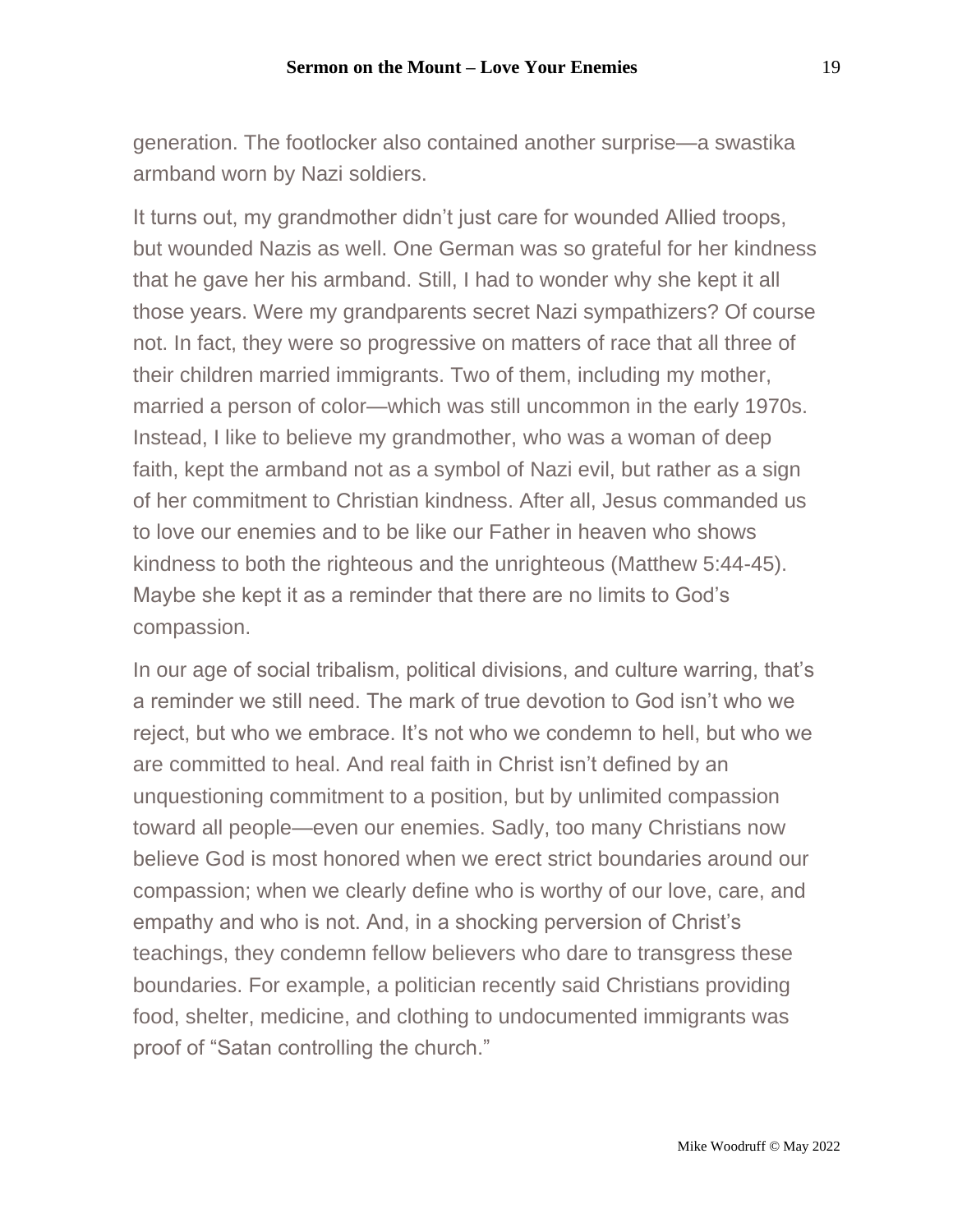Indifference toward suffering and injustice is terrible enough, but when people claiming to represent God are actively *outraged* by compassion it's a sign that something truly wicked has taken hold. That's exactly what we see when Jesus healed a man on the Sabbath. Luke tells us "the Pharisees and the teachers of the law were furious and began to discuss with one another what they might do to Jesus" (Luke 6:11). Rather than celebrating that a suffering man was healed, rather than marveling at the miraculous power of God, the religious leaders were "furious" that Jesus had transgressed *their* perfectly constructed theological box. In their twisted minds, they were honoring God by condemning Jesus. Whenever anger is made into a virtue and compassion into a vice, we can know the spirit of anti-Christ is at work. That was true 2,000 years ago, and it remains true today.

Like my grandmother's Army footlocker, when we open the Bible we will be surprised, challenged, and definitely made uncomfortable. We'll discover things that don't fit our expectations, and we'll encounter a divine love that refuses to fit our preferred boundaries. The compassion of God displayed by Jesus won't be contained by our traditions or theology. It won't be limited by our imaginations or party politics. If that makes you angry, then be warned—you're on the path of those who rejected and killed Jesus rather than the path of those who walked with him.

Jesus didn't set us free so that we can fight for "our rights". He set us free so that we could lay down our lives (and rights) so that others may flourish. We know this to be true because this is what Jesus modeled for us.

Her framing of the biblical world view as being called to love God and love people (amidst their brokenness and our own) vs. today's woke / Marxist world view that calls us to \*hate\* people (and ultimately God) because they are oppressing us and keeping us from Utopia. But this latter framing and language of division / resentment are means to empower those who seek to control us, while the former promotes healing, unity, personal responsibility, freedom and agency. A bit later she ties in the meaning of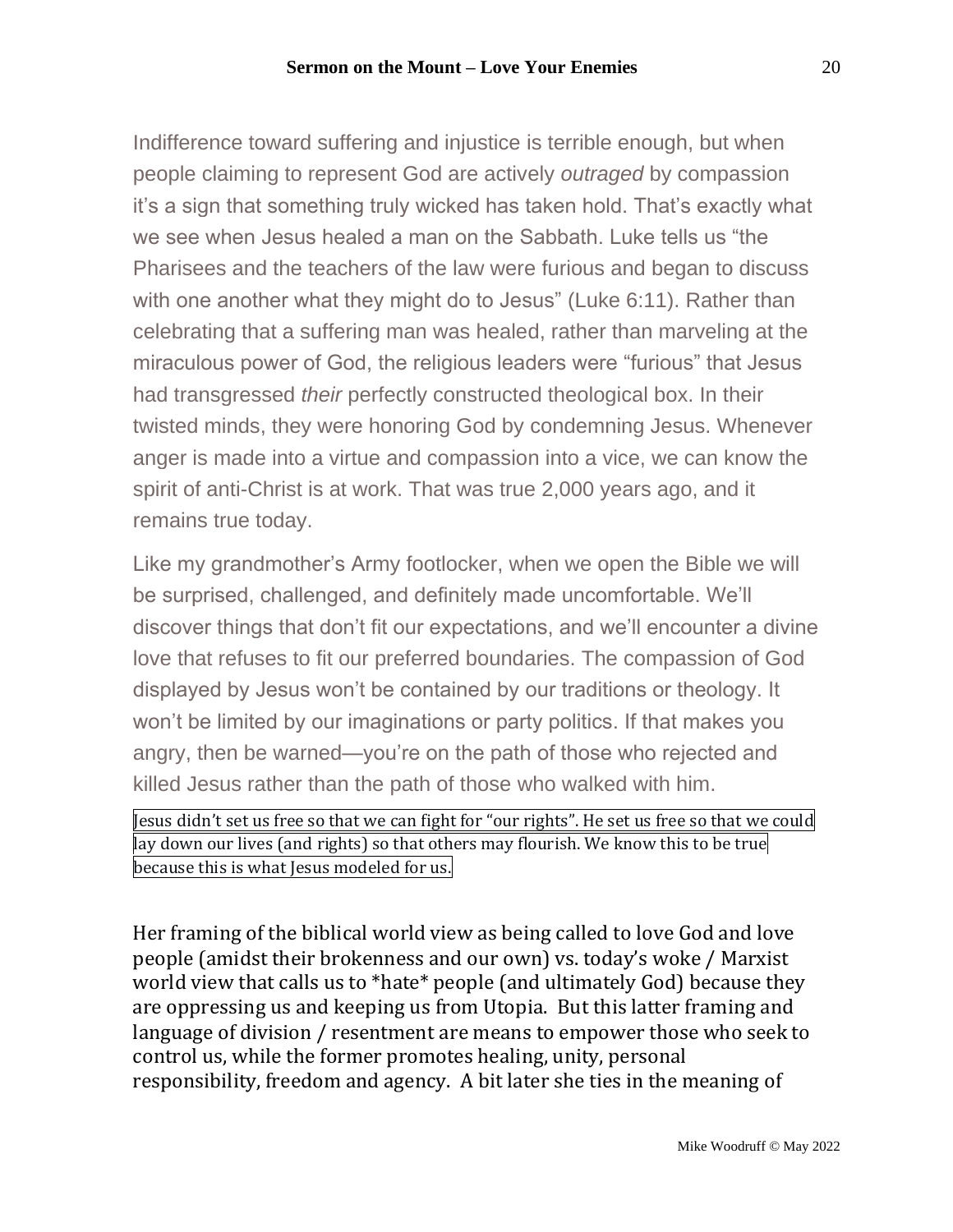fatherhood as the willingness to voluntarily suffer for the benefit of those entrusted to his care (wife, children, community, etc). It is really rich. She says so much, so clearly and succinctly, in a short period of time.

### **XVI. [A Commitment to Kindness Does Not](https://email.mg-d1.substack.com/c/eJxNUk2PmzAQ_TXhBjI2nwcfos2mSrqQ7VZtdk_IsYdgQmxkTFn49TWbHirZlvzmvZnRvOHMwlWbmfZ6sN76VHbugSqYhg6sBeONA5hKCppFhCQp8gQl-QVlPPHkUNUG4M5kR71-vHSSMyu1Wtk4TJPYayiP0pBjjDOIYkgzkkc5S_Oai8zFCRGPmmwUEhQHCn_AzFqBx_X9DsquqbyONtb2w4ZsN3jvjiuqeNMbGIbANiDk0DPLm8BpXLR3l_mrXto1hW-1f5NKKEf3hYbBV9puyN7qG6gN2cF8dB3-nt9xdzu0Oip3xVK2fHp5Ok4XUqJ_eFi226lctkvxc5LsvEcO-yzbX0vRPofl7uPT8XtOCnmSx0mcD9bhxMWlwxf3_8LXfC_vx-7jXCJ2zseDQoHicdJuT9-ez-zN5G-RFU_FLe389vsnmZeF_1jkaXx9LfDIPUkxwhjFGIeIIJIEJMjCiMR1XmMATtI83UTofvVFGAzjZbCM39axeIbeJ62FGevaEXhj5OAmNhreyC7Q5rraV60zG5W0cwWKXToQ1JoRPPtYji-fqysoMG5pRMUsDZ2FOIyjxJmNHk46v-IEoRSR0HMdCO1Uiv7n2F_WmdUF)  [Mean Surrendering Your Convictions](https://email.mg-d1.substack.com/c/eJxNUk2PmzAQ_TXhBjI2nwcfos2mSrqQ7VZtdk_IsYdgQmxkTFn49TWbHirZlvzmvZnRvOHMwlWbmfZ6sN76VHbugSqYhg6sBeONA5hKCppFhCQp8gQl-QVlPPHkUNUG4M5kR71-vHSSMyu1Wtk4TJPYayiP0pBjjDOIYkgzkkc5S_Oai8zFCRGPmmwUEhQHCn_AzFqBx_X9DsquqbyONtb2w4ZsN3jvjiuqeNMbGIbANiDk0DPLm8BpXLR3l_mrXto1hW-1f5NKKEf3hYbBV9puyN7qG6gN2cF8dB3-nt9xdzu0Oip3xVK2fHp5Ok4XUqJ_eFi226lctkvxc5LsvEcO-yzbX0vRPofl7uPT8XtOCnmSx0mcD9bhxMWlwxf3_8LXfC_vx-7jXCJ2zseDQoHicdJuT9-ez-zN5G-RFU_FLe389vsnmZeF_1jkaXx9LfDIPUkxwhjFGIeIIJIEJMjCiMR1XmMATtI83UTofvVFGAzjZbCM39axeIbeJ62FGevaEXhj5OAmNhreyC7Q5rraV60zG5W0cwWKXToQ1JoRPPtYji-fqysoMG5pRMUsDZ2FOIyjxJmNHk46v-IEoRSR0HMdCO1Uiv7n2F_WmdUF)**

1. **What civility is and is not.**



The hearing was set for Friday, October 13, 2000, and I was not optimistic. My client was the Tufts Christian Fellowship (TCF), a Christian student group affiliated with InterVarsity Christian Fellowship, a national Christian student ministry. The issue was whether TCF could stay on the Tufts University campus. The previous semester the Tufts student judiciary had expelled it from campus in a late-night "emergency" meeting without providing TCF with notice or an opportunity to be heard.

What campus crime did TCF commit that required an emergency expulsion? It had applied its statement of faith to exclude a gay student from leadership because she did not agree with the group's traditional Christian stance on sexual morality. They didn't exclude her from leadership because she was lesbian—they'd known about her sexual orientation and included her in the group from the first days of her freshman year—but because she did not share's the group's theological views about sex.

To put it plainly, TCF—like any expressive organization—wished to be led by people who shared its values. This is a fundamental, bedrock principle of expressive association. Should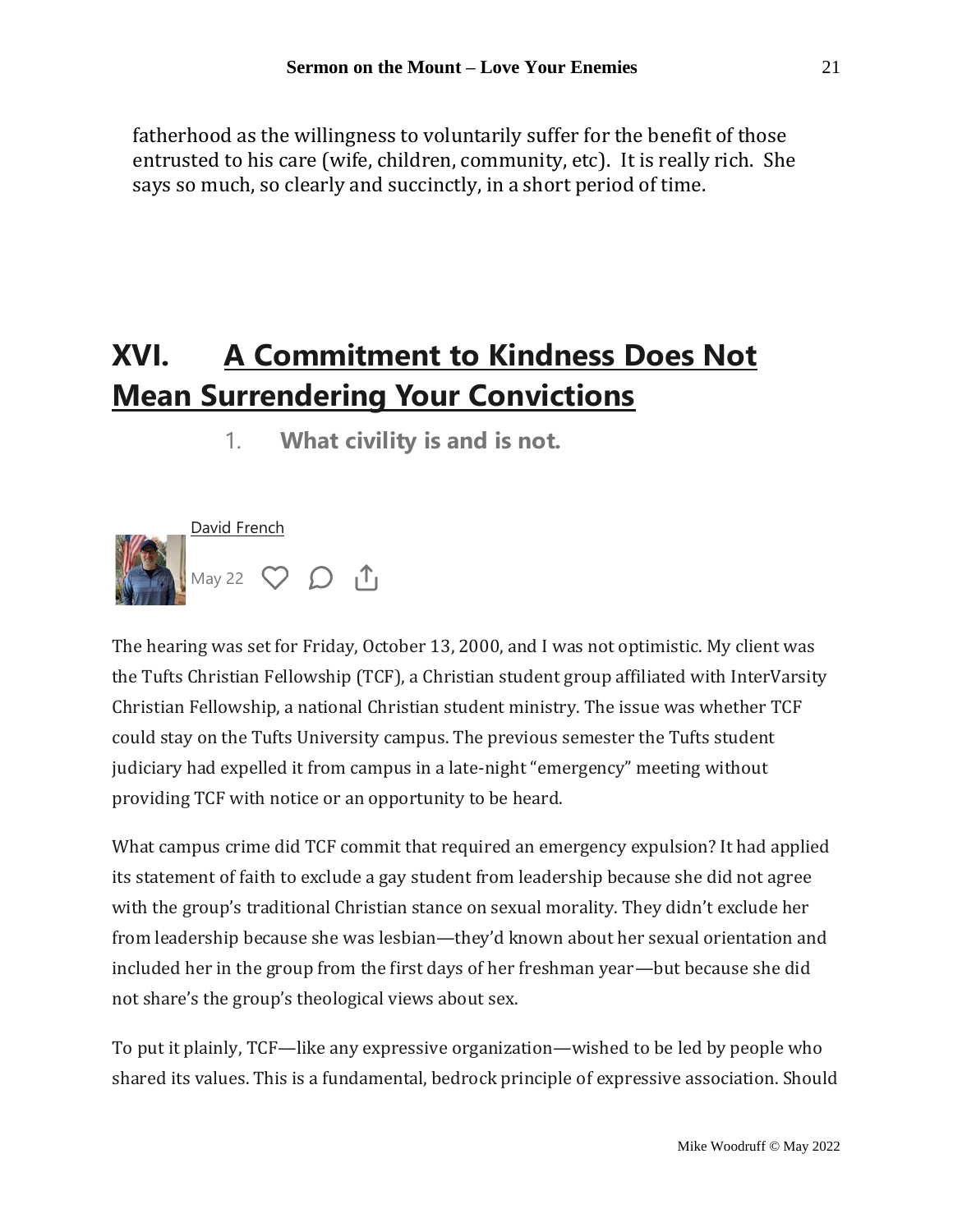campus regulations require an LGBT group to be open to leaders who, for example, *oppose* gay marriage? That would be absurd.

But if I was defending a bedrock principle of expressive association, why was I pessimistic about the hearing? Tufts is a private university. The First Amendment did not protect TCF. Our task was to persuade a student judiciary that TCF had not violated the university's rules and to appeal to the university's commitments to diversity and academic freedom to convince them to keep TCF on campus.

Even worse, the student judiciary was an elected body, and many of the candidates had run on the platform of tossing TCF off campus. Tensions were high, hateful anti-Christian "chalkings" had covered the sidewalks, and we knew that we were walking into a protest outside the hearing room doors.

I was not, however, prepared for what happened next. TCF had dozens of members, but the group's student leaders asked them to stay at a house off campus and pray rather than walk with them to the hearing. We didn't want to exacerbate tensions. Instead, I led a small band of students—four leaders and one witness—into the student center and towards the hearing room.

Everything was dark. Protesters had turned out the lights. They filled the halls. Some had candles, some just stood in the darkness. Several walked up menacingly to the TCF student leaders and glared at them, their faces inches away. We tried to hurry through the crowd to get to the hearing room, but when we tried to enter, we were told to leave. The student judges weren't ready yet.

So we stood outside the room, huddled in a corner, in the dark, surrounded by a wall of angry protesters. I tried to act unconcerned, but it was a deeply intimidating moment. One of the young TCF leaders started visibly shaking.

When we were finally allowed in the hearing room, the proceedings immediately felt like a kangaroo court. The case against TCF was full of falsehoods. The judiciary broke its own rules to permit activists to speak against the group (only actual witnesses were supposed to testify). By the time Jonathan, TCF's student leader, stood up to speak, he'd been through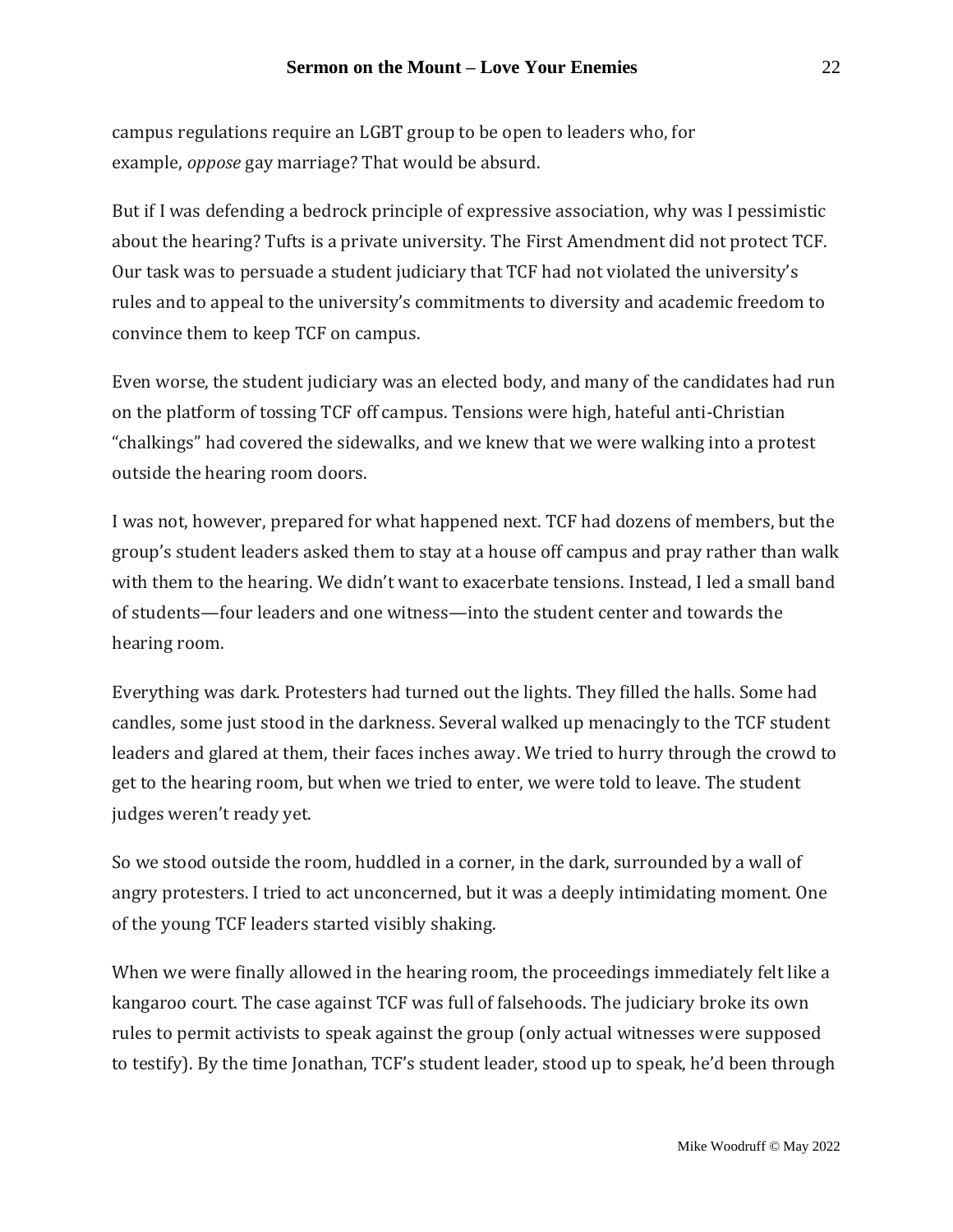an ordeal. He'd walked to class through anti-Christian chalkings, he'd just endured physical intimidation, and now he'd heard an avalanche of false claims.

How did he respond? I'll never forget the moment. He turned to the student who brought the claims against TCF and said that TCF would not say one word against her. He said that the leaders loved her and mourned their lost friendship. They harbored no bitterness against her. He then turned to the student judiciary and in a quiet but firm voice said that TCF had *not* violated university policy, and that he would defend TCF's place on campus that if Tufts' commitments to academic freedom and diversity meant anything, they meant including a group committed to the principles of the historic, orthodox Christian faith.

Now, let's talk about civility. Again.

Two weeks ago I wrote a Sunday newsletter [defending my friend Tim Keller](https://email.mg-d1.substack.com/c/eJxNkcluxCAMhp9muCViyTYHDpWqeY2IGGeCSiAF01HevqRzqWT74uW3P4MhfMZ06iNmYleY6TxQB3xlj0SYWMmYZmf11Ck1jJxZre4Ln2BgLs9rQtyN85odZfEODLkYrmopxqFnm4Z1EtNdgOICBwAxKrtC15lOdBPvzfLWNMU6DIAafzCdMSCDuO8Y6BrFvN6IjnxTHzf5qFZFA2xHwpxb2tC6fBiCra09NXtUNw0kR-67YBPXhtzefKH3mJpUBYyvox7VP1_Macml5L2Ugiuuhla1k-hUv95XiQhqvI-3ju_Pxoo2lyWTga9LhyW9v2K0qaxrLYAtuVxXKAk259uYnheP-TqiBEfnjMEsHq2mVJDRm_YfuPmJAVP9gp0NaTH0Soq-Gyo9_kZTAfQD5yNXgtUNbKxdQf9D8AvZ6pmx) from the charge that the time for his "winsome, missional, gospel-centered approach" had passed. The culture had changed too much. It was too hostile. Now, [in the words of one of his](https://email.mg-d1.substack.com/c/eJwlkcuOhSAMhp_msNNwEdQFi9nMaxiFqmQQDBSd8_aDc5KmTZq_t69mRthieuszZiSPm_B9gg5wZw-IkEjJkCZn9dAJoXpKrBbjQgejiMvTmgCO2XlNzrJ4Z2Z0MTxqznolya57NdBxAMuktQPr54HKdRFqYAuAtWb8zJyLdRAMaLggvWMAYuJxQMCnFfF6RzzzS3y9-He1-77b1aWMuLuw5bZqnywsDfwaX7K7INcEp5zXQGV1e7wb18AV_QW2iaFBdzQ_4H090OlHSSXnjAoqVCvagXVCruPKAYzox_7V0WNrLGtzWTLO5ueZSZI-7hhtKutaBWZPLqPZSzK7821M28Nkeg4pweF7gjAvHqzGVIDgh_g_vGmDAKl-wk4zaqak4Ex2qhKkHzwVglSU9lQwUjewsVYFXdkHs58Jcv4DuEmaaA)  [critics](https://email.mg-d1.substack.com/c/eJwlkcuOhSAMhp_msNNwEdQFi9nMaxiFqmQQDBSd8_aDc5KmTZq_t69mRthieuszZiSPm_B9gg5wZw-IkEjJkCZn9dAJoXpKrBbjQgejiMvTmgCO2XlNzrJ4Z2Z0MTxqznolya57NdBxAMuktQPr54HKdRFqYAuAtWb8zJyLdRAMaLggvWMAYuJxQMCnFfF6RzzzS3y9-He1-77b1aWMuLuw5bZqnywsDfwaX7K7INcEp5zXQGV1e7wb18AV_QW2iaFBdzQ_4H090OlHSSXnjAoqVCvagXVCruPKAYzox_7V0WNrLGtzWTLO5ueZSZI-7hhtKutaBWZPLqPZSzK7821M28Nkeg4pweF7gjAvHqzGVIDgh_g_vGmDAKl-wk4zaqak4Ex2qhKkHzwVglSU9lQwUjewsVYFXdkHs58Jcv4DuEmaaA), "offense is unavoidable, and sides will need to be taken on very important issues."

I called this attack on Keller part of "The Great Rationalization," the Christian right's effort to excuse and justify its inarguably dramatic turn away from valuing personal character in political leaders and towards supporting (or at least permitting) cruelty and malice as instruments of political and cultural conflict.

The conversation hasn't stopped. Indeed, it's only accelerated. My friend Rod Dreher has written [piece](https://email.mg-d1.substack.com/c/eJwlkUGShCAMRU_T7LQQWu1esJjNXMOKEBtmFKwQ2vL2g9NVFGTxk_95scD4SnSaPWUW1zXxuaOJeOQVmZFEyUhTcOZx13oYpXBGP2f5sIMIeVoIcYOwGrGXeQ0WOKR4qVU3Dr3wRmmQgA-puvqMT6tgngEB5DJLaUF9PKG4gNGiwTfSmSIKm7YNI1-jxGo8855v-uumvus5jqNlj7AhVcdoU6wR39X6jW3tqwpH6JFqsSBQA9E1_0X-PbH5QfYQQ2PTHsrWWE8hc4CYq1wEo6RSslc1r5Z6aHX76O66X56LQrR6fI63u9xejevaXObMYH8vT0FmO1JyVJalCj5DrS9kfVjbRK-Lz3R9qsTA54QR5hWdYSoo-EP_H-T0wohUt-ImYNMNvVZdfx8qTflBVYH0g5Sj1J2oCVyqXdHUPUTrd8Kc_wAhb6Fv) after [piece](https://email.mg-d1.substack.com/c/eJwlkU2OwyAMhU9TdokI5HfBYjZzjYgYp0ElEBmnUW8_ZCohi8V7fvZnsIzPRB9zpMziLjN_DjQRrxyQGUmcGWn2zoyt1v0ghTN6WuQIvfB5Xglxtz4YcZxL8GDZp3irVTP0ndiKq23XBccGxgk6p2DpJunstEygtAT7zbSn8xgBDb6RPimigLTvGPluJYLZmI_80D8P9VvedV01b2h3pJIYIcUy4rtEv7EuvqJwhBtS-bDfqxeGgFTZ6CrYyGf2NlaENvi8V0cKnj3kohXeKKmU7JRqpJa6r3U9Nq3u1mlViKCHaXi0cn9WrqnzuWS28LoDBZn9SsnRua5F8A2B7STYfKgTPW84873RGT1_Zox2CegM04mCv-j_Kc5PjEjlJG62bJq-06rp2r6glF9OhUbXSzlI3YgygUvFFU05QoTtIMz5D-DJoCs) after [piece](https://email.mg-d1.substack.com/c/eJxFUUuOhSAQPM1jp-Ej-lywmM1cwyC0SkbBNK3m3X5wXExCOhCquqqrnSWYE37MnjKxuwz02cFEuPIKRIDsyIBD8ObdKNV2nHmj-pG_XctCHiYE2GxYDduPcQ3OUkjxRkvRtZotxnKnmxGkFnbs4C14z3XXN2PppSbu_KNpDx8gOjBwAn5SBObStkGkuxVbzUK055f6esnvcq7rqmkBuwEWxehSLBbPIn1CXXgF4REWwPtiz-Cr4jK6pcLkq-enWsMIaNeQt-qfXh5zslRoLBjJpeRaSsEVV22t6rdolJ76SQI41fXdq-HbXHlR52PMZN3Prc3QbFdKHo9pKgC3YMjklgPdEtY64XznNNzDHTHQZ4BoxxW8ITyA0bOFv0CHGWJxSOAHS0a0Wkmhm7akyp_ISjC65bzjSrDiwKfCiuaZdEfI-Rdz36PN) after [piece](https://email.mg-d1.substack.com/c/eJwlkU2OhSAQhE_z2Gn4EfQtWMxmrmEQ2icZAQOtjrcfHBNCWFR3VX1Yg_BJ-dJbKkjua8RrAx3hLCsgQiZ7gTx6p4dOCNVT4rR4T3SwivgyzhkgGL9qsu3T6q1Bn-Kt5qxXkizaMTrJYRisk4wryimfZ2WkEXToBjWrx9PszkO0oOGAfKUIxKYQIOK9iqx6QdzKS3y9-Hc953m2uIAJkKtjtCnWiEe1PqCtc1XhMiyQ6wN9aH5gXSE3zhzeNTVwtEsTrt8UDKbiS2OX7At6E0sdIF7XjJxKzhkVVKhWtAPrhJzfMwewon_3r46GT-NYW_apoLE_tyvJOpwpubzPcxU8S-2yZ7v4tU35cxMa71p79HiNEM20gtOYdyD48P9HOX4gQq7_4kaDmikpOJOdqjzpA6sikYrSngpGagJXi_ion2JbhlL-ACfSoW0) over at *The American Conservative* opposing Keller's approach (and mine) to the present cultural moment. The conversation has [continued at](https://email.mg-d1.substack.com/c/eJwlkcuupCAQhp-m2Wm4iLQLFmczr2G4lEpawUBxHN9-cDohRVL8VP31lTMIa8q3PlNB8oQZ7xN0hKvsgAiZ1AJ5Dl6_ByFGRYnXYrL07UYSyrxkgMOEXZOz2j04gyHFR82ZGiXZtHCDssJPbFJWqkVQLj3jnCpqnLLv8dvTVB8gOtDwC_lOEYhLxwERn1Jk1xviWV7i58X_tHNdV7-EXBC3ENfSN-2TBdvBX7fXEn6htASnnLeLyhbQfMBc5i7dktPR4QadB9uG71Lr2GE4ug_sO-TS3kL2XdOSoJ8SVHLOqKBi7EX_ZoOQy7RwACfUpF4DPdbOs75UW9C4z2OGZH1cKflcl6UJ3JZDQbfV7Law9ymvD6z5mbDGgPcM0dgdvMZcgeB3Ff-pzitEyM2lnw1qNkrBmRzGhpZ-uTU6cqQNpmCkOfCp_Yq6LSW67cxQyj83OqNN) *[First Things](https://email.mg-d1.substack.com/c/eJwlkcuupCAQhp-m2Wm4iLQLFmczr2G4lEpawUBxHN9-cDohRVL8VP31lTMIa8q3PlNB8oQZ7xN0hKvsgAiZ1AJ5Dl6_ByFGRYnXYrL07UYSyrxkgMOEXZOz2j04gyHFR82ZGiXZtHCDssJPbFJWqkVQLj3jnCpqnLLv8dvTVB8gOtDwC_lOEYhLxwERn1Jk1xviWV7i58X_tHNdV7-EXBC3ENfSN-2TBdvBX7fXEn6htASnnLeLyhbQfMBc5i7dktPR4QadB9uG71Lr2GE4ug_sO-TS3kL2XdOSoJ8SVHLOqKBi7EX_ZoOQy7RwACfUpF4DPdbOs75UW9C4z2OGZH1cKflcl6UJ3JZDQbfV7Law9ymvD6z5mbDGgPcM0dgdvMZcgeB3Ff-pzitEyM2lnw1qNkrBmRzGhpZ-uTU6cqQNpmCkOfCp_Yq6LSW67cxQyj83OqNN)*, [on Substack,](https://email.mg-d1.substack.com/c/eJxVkc2OhCAQhJ9Gbhp-FGcOHDbZ7GsYhFbJKpimmcm8_eLMaRPgQkF9XeUswZrwZc6UiV3HRK8TTIRn3oEIkJUMOAVvbr1SeuTMG3Wf-c1pFvK0IMBhw27YWeY9OEshxUstxagHtpm75ANYrgc9ytn13vP5toAY54GLWQrx8bTFB4gODDwAXykCc-k4INL1FdvNRnTmRn018qcuazFFhBi7XOZM1v12VV4vzrppg5a2itU-E-4-t2lp4WHjChfeHvLRjotr1E-hY8qpoINGfb-HaKSuJt_IgpFcVnApBVdc6U51N9GrYbkvEsCp8T42PT_W1ot_CAzN8UzJY1mWKnAbhkxuqx5b2LuE65XSdI1WYqDXBNHOO3hDWIDRp4M3ybRCBKzd-MmSEXpQUgy9rpnyT2A1lkFzPnIlWCXwqb6KprYR3XYi5PwHR1ihDw) in *[The American Reformer](https://email.mg-d1.substack.com/c/eJwlkd2OhCAMhZ9muNPwo6gXXOzNvoZBqCNZBFPKTubtF3cSUprmlB6-OkvwzPg2Vy7E7rDS-wKT4FUiEAGyWgDX4M08KKUnzrxRy8Znp1ko644Apw3RsKtuMThLIadbLcWkR3YYrjY5CzXzZbHeerV5OezLPo960l5M22emrT5AcmDgF_CdEzCXzxMS3U-xaA6iqzzU10N-t2NPwDYqIewZW95nfLay5FK2i48t0BFKZ5GCi9C1NGXq7JYrdRTO7gdiBGwyFszdxUcpBVdc6V71sxjU2CxKAKemZXoM_Hx2XvSlboWs--mbN4bmfOXsse57E7gDQyF3VHRHiLefm8d6f6KmQO8Vkt0ieENYgdGH9j-49QkJsG3Br5aM0KOSYhx0o8c_aBqAUXM-cSVYc-Bz60qmcU_uuBBK-QNQMpgx)*, and all over Twitter. These links capture only a fraction of the debate.

Time and again I read about how bad things are now, how vile the left has become, and how a commitment to "winsomeness" or kindness is simply inadequate to the moment. Even worse, it's sometimes seen as evidence of weakness or fear—an effort curry favor with people who hate you.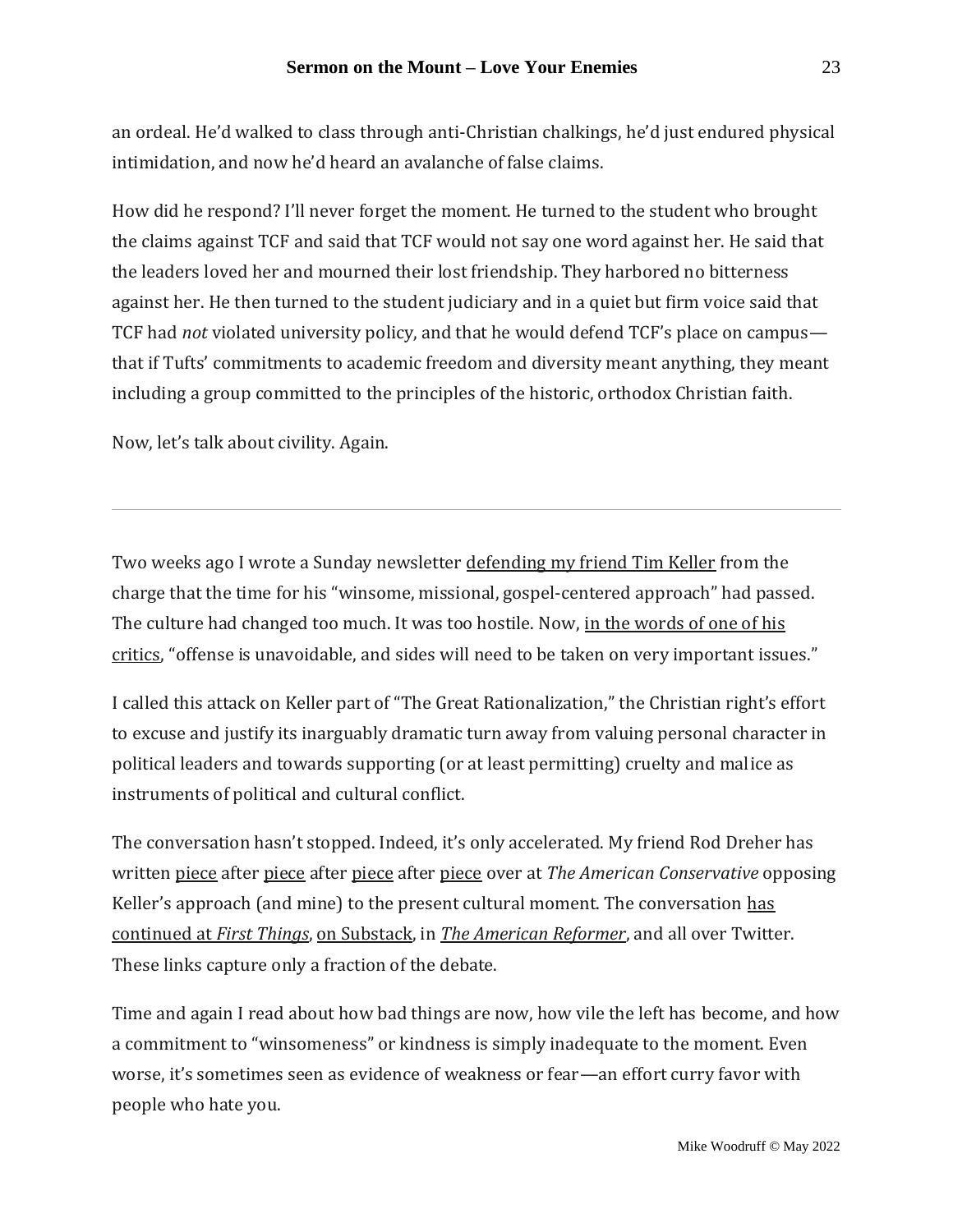But the conversation consistently misconstrues what commitments to civility and decency do and don't mean—that civility is somehow a shorthand for surrender on matters of deep conviction. It is not. Or that a commitment to civility implies an aversion to conflict and a timidity in the face of opposition. It does not.

I worked on my first religious liberty case all the way back in 1993, when I was still a law student. I volunteered as a student researcher in a lawsuit challenging a school's refusal to allow religious students to opt out of a remarkably sexually explicit public-school "safe sex" program. [\(Read the facts of the case.](https://email.mg-d1.substack.com/c/eJwlkMuOhCAQRb-m2bXhodAuWMxmfsNgUSoZBQPFdPz7wemkUpXc3HodcIRrypc9UyF2p4muE23Ed9mRCDOrBfMUvH31SmnDmbdqnPkLNAtlWjLi4cJu2VnnPYCjkOLtlsLogW128YYPveTCOINcvRSMCgbd6145xyV8drrqA0ZAi7-YrxSRQToOjHSPYrvdiM7yUF8P-d0CXMHdvbslRH_X5m1qLU9R6AkhQw3UBMFFb0bZbXTsLFjJpeSDlIIrrnSnupfo1bCMi0QEZUbz6PmxPr3oSp0LOfi5B7Nsj3dKPtdlaQbYcigEW82whb1Leb0fn-5rawx0TRjdvKO3lCsy-mD9JzStGDE33H5yZIUelBRDrxsm_mHQPh0054YrwdoFPrWuaBvgCNuZsZQ_CGKPfA) The conduct was *outrageous*.)

By the time I hung up my litigation spurs, I think I may have sued more colleges and universities for violating the free speech rights of students and professors than any other lawyer in the United States. (Although I'm sure my record has been passed by now.) Shortly after I returned from Iraq, I was a keynote speaker at the Students for Life Conference, where my legal team and I pledged to represent—for free—any pro-life student anywhere in the country who faced a violation of their First Amendment rights. We kept that promise.

And—by God's grace—we were remarkably successful. American law and policy has measurably changed as a result of our legal efforts. To take just one example, tens of millions of students have passed through universities more free from state censorship because we [substantially diminished](https://email.mg-d1.substack.com/c/eJxdUc2uniAQfRrZ1SAIfi5YNO29Sbd9AaMwKLkKBoba7-0LumtCyGR-zsw5R88Ia4hvdYaEpH4Tvk9QHq60AyJEkhPEyRn16jmXAyVG8XGhLy2JS5ONAMfsdkXOvOxOz-iCr92sG6QgmxppRxfgs-TAFhj7UWptuFgst2KkRjw752wceA0K_kB8Bw9Eh-MAjxWK7GpDPFPDvzfss7zrulrcwLoIbYhryURIIUcNqcTpDLi7dcM7f4aI6R7jdX74KD_CX2z4z89fvz8aNpSqYLQQhoR3mE4Avd2hDgbu4AFq2I9K-P-uWLc9MME-RcymXJ9a4hSjjFHBWEc55bLl7avrubCjZQWAD-PQ9PRYv5muTXlJOOuvtpAnUR1XCCZma0uD3qJLqLdCcnN7ZV0Fn6pK2Tt8T-DnZQejMGYg-Nh5OzOt4CEWm800o-qk4KwTvSz20Ef7orCQlA6Ud6RcYEKZ8qrw9Ho7i7DpH4FHtaA) the speech code regime that [previously](https://email.mg-d1.substack.com/c/eJw1kUvO3CAQhE8z7LB4-DULFtnkGpYNjUGxwYIm1tw-7X8UCbFA1cVX1XZF2HP5mCtXZM-14OcCk-CuByBCYa1CWaIzc6_1OAnmjH5vYrYji3XxBeBc42HY1bYj2hVjTo9ayWkcWDBez0Kts1RT7zap7eSE09C_Jfh5nr38_rk2FyFZMPAXyicnYDafJyR8rNhhAuJVX_rXS_2mc993hwF8LNDlstNLvTIecQ_Ic-L1ArCB2-ygciWk4CTmFSkqz54_yP81pM6t8PSDXbldz4viVnJk0SihlBiUkkILPXa6m2WvB__2imb19J5evTh37mRX20b29k9H1KyY887ZleY9CWwosaINrdgQjwf3aWp54rUU8bNAWrcDnMHSgOF3Dz-VLjskKATtlhWNHAet5NCP1Kv4lkbVDKMQk9CSEYHLNJUMxUs2XAVq_QdYLKMU)  [dominated](https://email.mg-d1.substack.com/c/eJw1kUvO3CAQhE8z7LB4-DULFtnkGpYNjUGxwYIm1tw-7X8UCbFA1cVX1XZF2HP5mCtXZM-14OcCk-CuByBCYa1CWaIzc6_1OAnmjH5vYrYji3XxBeBc42HY1bYj2hVjTo9ayWkcWDBez0Kts1RT7zap7eSE09C_Jfh5nr38_rk2FyFZMPAXyicnYDafJyR8rNhhAuJVX_rXS_2mc993hwF8LNDlstNLvTIecQ_Ic-L1ArCB2-ygciWk4CTmFSkqz54_yP81pM6t8PSDXbldz4viVnJk0SihlBiUkkILPXa6m2WvB__2imb19J5evTh37mRX20b29k9H1KyY887ZleY9CWwosaINrdgQjwf3aWp54rUU8bNAWrcDnMHSgOF3Dz-VLjskKATtlhWNHAet5NCP1Kv4lkbVDKMQk9CSEYHLNJUMxUs2XAVq_QdYLKMU) American campuses.

Throughout this entire period, our intentions were clear. We attack positions, not people. We speak the truth. We seek legal *equality*, not legal superiority. And we never, ever forget the humanity of our opponents. As best we could, this was how we tried to navigate the triple interlocking commands of Micah 6:8—to act justly, love kindness, and walk humbly with our God.

By defending our liberty, we attempted to imitate the Apostle Paul, who [asserted his rights](https://email.mg-d1.substack.com/c/eJwlkctuhSAQhp9GdjVcRI4LFidpmnTTZbcGYVRSBcOlxrfv2JMQIOSD-efDmgJLTJc-Yi7knsZyHaADnHmDUiCRmiGN3ulHJ0SvKHFaDBN92J74PM4JYDd-0-So0-atKT6Gm-ZM9ZKsepYTKDWAEoPlk5QgmWBu4rZTjs2Kv2qa6jwECxp-IV0xALFx3yGU-ymy6bWUIzfi2fAPHOd5tpOfNlgw_WmuFmE8PkzOZoGbER8ZTLJrI96ftuSGS045x0U8OX_j4n_HWMN7rJcxMoJfn9_E65ujknNGBRV9K9oH64Sch5kDWKEG1XR0X94ca3OdcjH2565Okt7PGF2q84yAXZPPxa4VI_itjWm59Yx3TzX4co0QDMZ3uqQKpLzk_3scFwiQsC03mqJZLwVnsutRJn2ZQh-yp1RRwQgmcBFvBY3fEOx6JMj5D9V2mgA)  [as a Roman citizen](https://email.mg-d1.substack.com/c/eJwlkctuhSAQhp9GdjVcRI4LFidpmnTTZbcGYVRSBcOlxrfv2JMQIOSD-efDmgJLTJc-Yi7knsZyHaADnHmDUiCRmiGN3ulHJ0SvKHFaDBN92J74PM4JYDd-0-So0-atKT6Gm-ZM9ZKsepYTKDWAEoPlk5QgmWBu4rZTjs2Kv2qa6jwECxp-IV0xALFx3yGU-ymy6bWUIzfi2fAPHOd5tpOfNlgw_WmuFmE8PkzOZoGbER8ZTLJrI96ftuSGS045x0U8OX_j4n_HWMN7rJcxMoJfn9_E65ujknNGBRV9K9oH64Sch5kDWKEG1XR0X94ca3OdcjH2565Okt7PGF2q84yAXZPPxa4VI_itjWm59Yx3TzX4co0QDMZ3uqQKpLzk_3scFwiQsC03mqJZLwVnsutRJn2ZQh-yp1RRwQgmcBFvBY3fEOx6JMj5D9V2mgA) to stop a brutal beating and initiated a series of legal appeals that ultimately took him to Rome. By refusing to demonize our opponents, we attempted to imitate Christ, who told us to [bless even those who curse us.](https://email.mg-d1.substack.com/c/eJwlkM2OhCAQhJ9muK3hXz1w2Mu-hkFoBzIKBpqd-PaLOwmBdFJUV33OIjxzucyZK5L7WvA6wSR41x0QoZBWoSzRm0kKoUdKvBHzSienSazLVgAOG3dDzrbu0VmMOd1qzkatSDBCcq2klIKCd4rNTKx69LOdtLJO8umz0zYfITkw8AvlygmIy8cBCW8rspuAeNaH-H7wn37WuO4Q2jp0UR_39oL-6C8-DQEPEg2nnFPFOaOCCj2IYWJSqG3eOIAT4zw-JD2eX54Nta0VrXvdVqSY452zL23busCFEiu60IoLcR9yed4dlztYSxGvBZLtObzB0oDgh-A_jOUJCUon6xeLhmklOFNSdyL0U7eXUprSkQpGegKf-69kOsvkwlmg1j8KGIgD) And by defending the First Amendment for all people, we preserved the essential humility of our classical liberal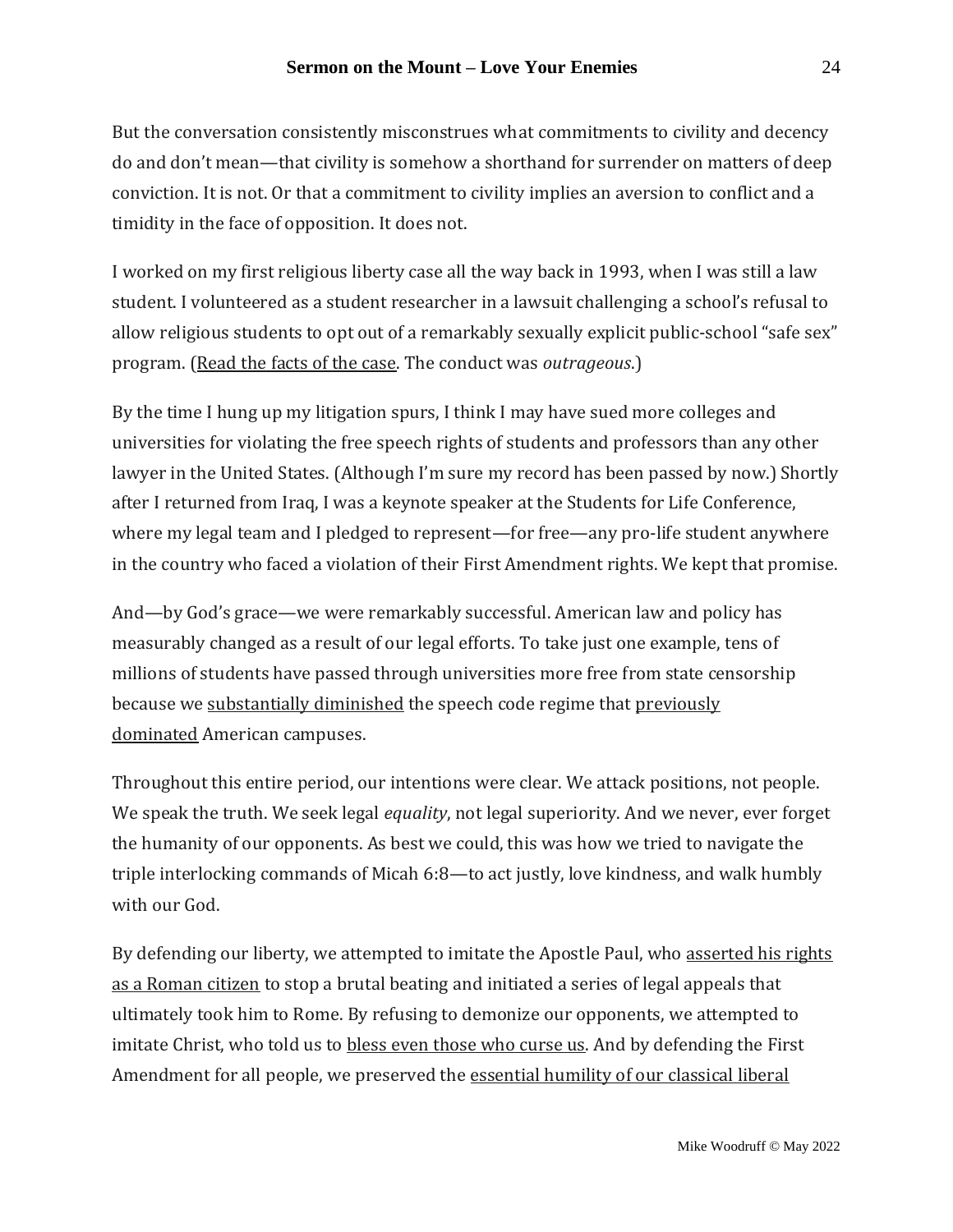[system,](https://email.mg-d1.substack.com/c/eJxNkc1uhSAQhZ9GdhoEQe-CRZOmr2H4GYVUwcDYG9--WDdNgBCYM-fwYTXCmvKljlSQ3MuM1wEqwrtsgAiZnAXyHJyaBs7lSIlT_GXoZCUJZV4ywK7Dpshxmi1YjSHFu5r1oxTEK04Zo4Ohg5gENZOpSmknaYShUA_046lPFyBaUPAD-UoRiE37DhHvVmRTHvEoDf9o2Fcd1TRaf2QopUMPLpRDo_Vd1dTbo07dWp9DwaBj62CBWKBNS6t3yDVjbO2mS6m7reFfte_nmwTF7qSCsZ5yymXHu6kfuFheCwOwfHyNzUD3tXV9V05TUNvv25Bktb9Tcvlcllrw2Fp_ZuvD1qW83mDm-zVnDHjNELXZwCnMJxB8sP8RnFeIkOt3uFmj6qXgrBeDrBjpw6iSEJLSkfKe1AQuVVVU_1j8Agq6nK4) a system that recognizes that truth can be found in many voices, and those voices should be heard.

I can't say we did all those things perfectly. I know I failed in my own commitments more than once. Yet even when I failed, I was aware of two fundamental truths.

*First, a commitment to kindness does not require surrender on matters of conviction.* Look back at the Tufts case. I'm sure the students could have ended the conflict on campus merely by surrendering. They could have quietly left campus or they could have relented to the university's demands and changed their statement of faith. There are some who would have even called such surrender "civil." But that misunderstands what kindness is, and it is not a synonym for harmony.

This is particularly true when your convictions relate to matters of fundamental justice. The nonviolent civil rights movement dramatically disrupted life in the South, but life in the South needed to be disrupted. The clear and present injustice of Jim Crow should have been *intolerable* to every Christian in America. The beauty of the movement is that it looked injustice in the face, declared "Here we stand; we can do no other" and did so without malice and with an overwhelming amount of forbearance and forgiveness.

*Second, a defense of your convictions should never require or permit cruelty*. Can we please be honest about the circumstances surrounding the debates about civility? They're taking place against the backdrop of a right-wing Christian political movement that was intensely devoted to one of the most cruel and dishonest men ever to sit in the Oval Office. It's taking place within a larger right-wing media culture that *delights* in personal insults.

Every day and night Christians by the millions listen to pugilists who stoke rage and hate, and who delight in calling opponents "morons," "groomers," and worse. We are not talking about a Christian political culture where the fight is over whose essay is too sharply worded. The present alarm over Christian cruelty has little to do with *First Things*, and a lot to do with Fox News. It has little to do with *The American Conservative* and a lot to do with Breitbart, Gateway Pundit, Alex Jones, and the angry, vicious mouthpieces who reach (and teach) American Christians by the millions.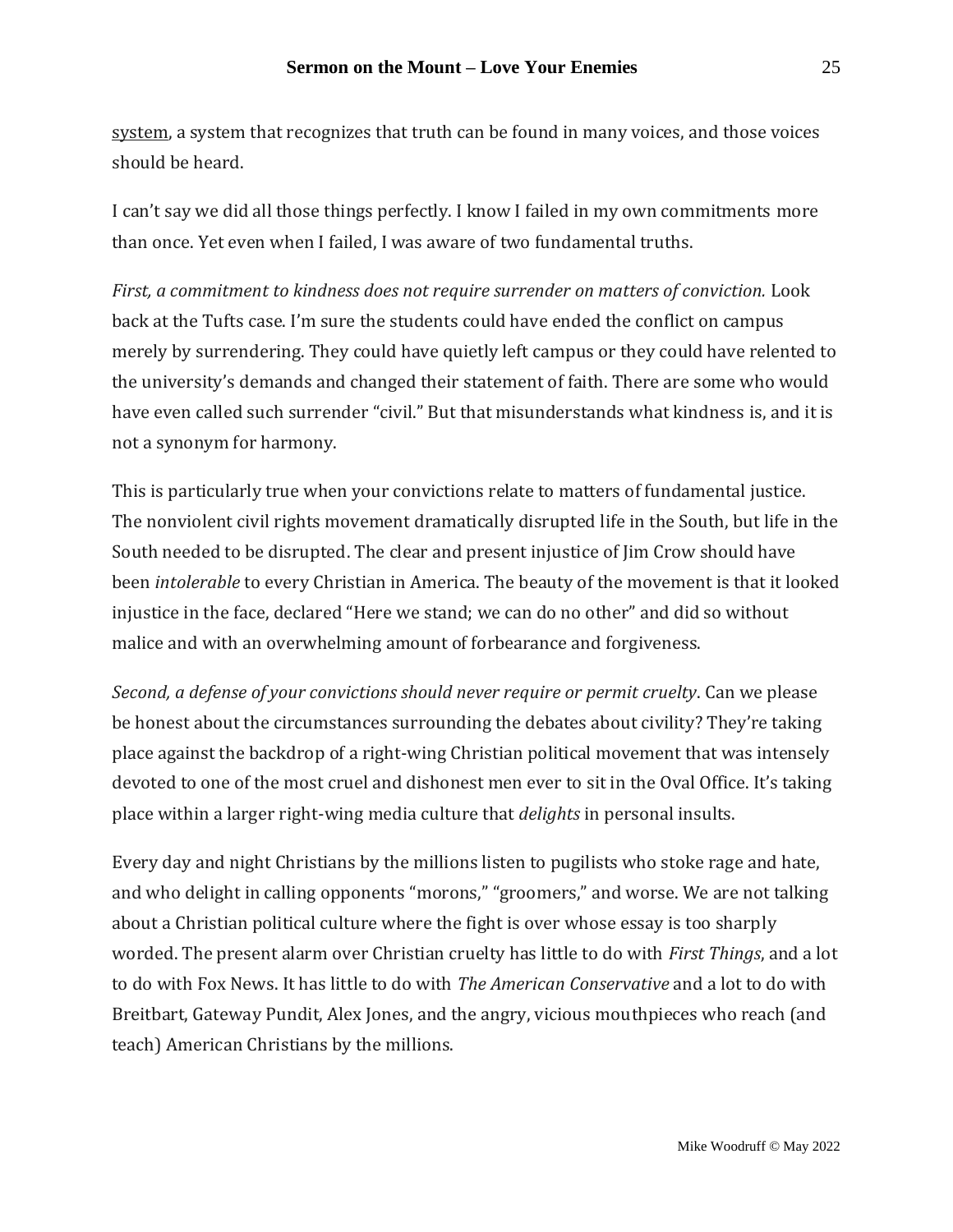My friend Tim Keller is immensely influential in the church. So is my friend Russell Moore– who is also constantly attacked for being too "winsome" for the moment. Did you know their combined social media followings are dwarfed by the man below, a man who screams that Democrats are "demons" and a "bunch of devils" who are not welcome at his church? Who says "you ain't seen an insurrection yet"?

This is terrible stuff. And Christian public intellectuals are spending their time and space engaging the threat of . . . kindness?

Let's finish the Tufts story. After Jonathan's brief presentation, a TCF student leader named Nicole spoke next. She fought back tears and, like Jonathan, she first addressed the complaining students. She expressed deep regret for the division and pain. But she also turned to the student judiciary and expressed deep convictions that the university should respect her faith and her freedom. Every student leader did this. Every TCF witness did this. There was never a syllable of malice or anger addressed at the student who was attempting to toss them off campus.

The hearing lasted almost eight full hours, and as the hours passed by, I could see a visible change in the student judges. They went from stone-faced or scowling at the TCF students, to confused, and then somewhat irritated at the activists opposing TCF.

Not everyone softened. As the campus activists watched the case slip away, they got more angry. Some shouted. Their closing arguments were angry and contemptuous. The Tufts Evangelicals were bigots, and bigots had no place on campus.

The student judges rendered their decision on Monday. I had left Tufts and was back home in Ithaca, New York (I taught at Cornell Law School at the time.) I'll never forget Jonathan's phone call. He read the decision to me on the phone. We won. The judiciary convicted the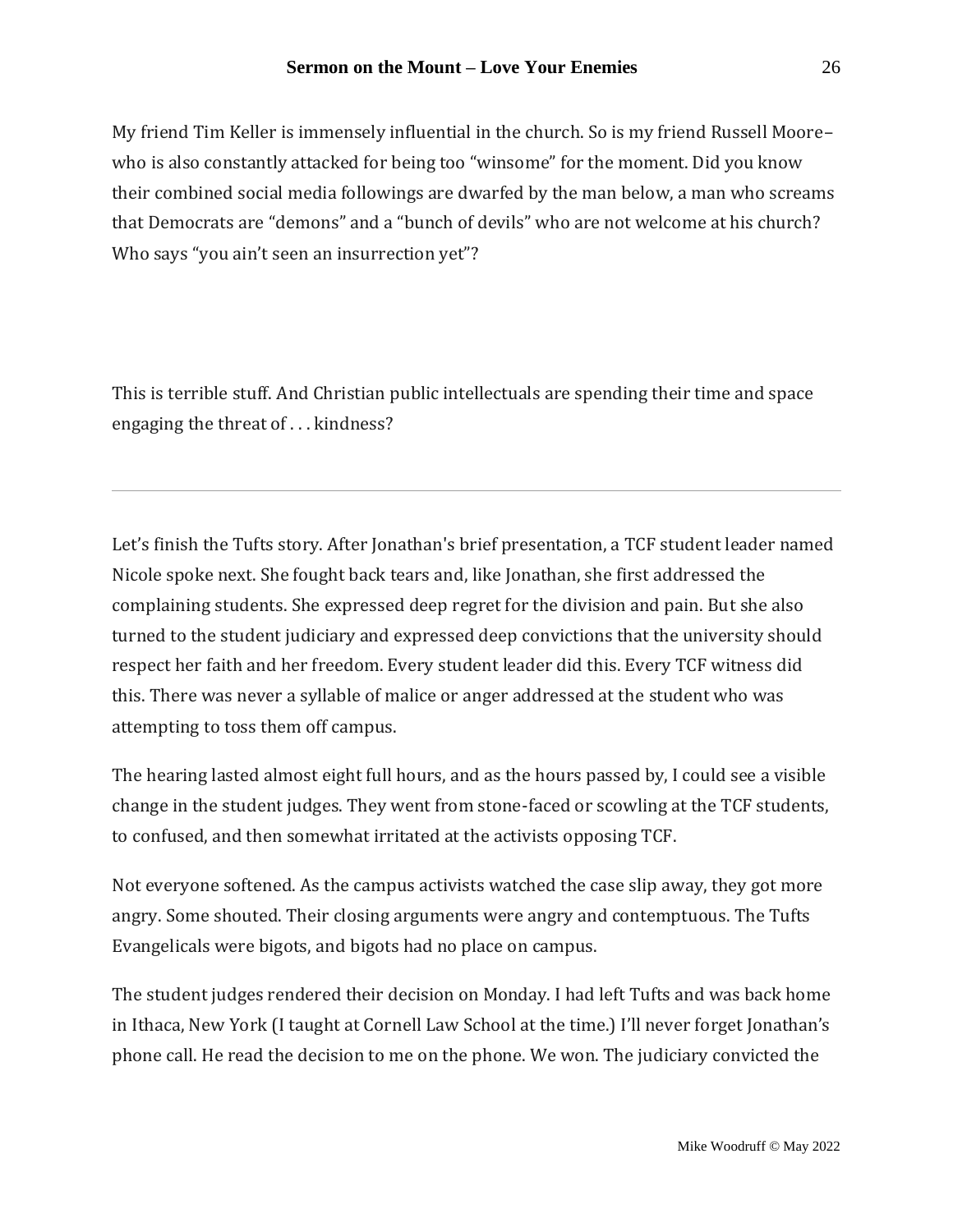group of a minor, technical violation of campus rules but then voted unanimously to keep TCF on campus. It even said that TCF offered a "valuable" campus voice.

I'm not telling this story to make the case that kindness always "works." Indeed, it didn't "work" to win over TCF's opponents. Moreover, it would have been imperative for TCF to treat its opponents with respect and decency even if it had lost. Kindness isn't a tactic. It's a command.

But I tell this story to demonstrate that civility and decency aren't incompatible with "taking sides." It doesn't require anyone to whither in the face of angry opposition. Kindness doesn't conflict with conviction, and our commitments to kindness are biblically inseparable from our commitments to justice. We aren't to choose between them, we're to embrace them both.

# **Ilya Shapiro shares his top takeaways from Georgetown cancel culture experience**

**COREY KENDIG - GROVE CITY [COLLEGE](https://www.thecollegefix.com/author/corey-kendig-grove-city-college/)**JUNE 13, 2022 **SHARE THIS ARTICLE:** The College Fix on [Facebook](http://www.facebook.com/sharer/sharer.php?u=https://www.thecollegefix.com/ilya-shapiro-shares-his-top-takeaways-from-georgetown-cancel-culture-experience/&title=Ilya+Shapiro+shares+his+top+takeaways+from+Georgetown+cancel+culture+experience) The College Fix on [Twitter](http://twitter.com/intent/tweet?text=Ilya+Shapiro+shares+his+top+takeaways+from+Georgetown+cancel+culture+experience+https%3A%2F%2Fwww.thecollegefix.com%2Filya-shapiro-shares-his-top-takeaways-from-georgetown-cancel-culture-experience%2F+via+%40collegefix) The [College](http://www.reddit.com/submit?url=https://www.thecollegefix.com/ilya-shapiro-shares-his-top-takeaways-from-georgetown-cancel-culture-experience/&title=Ilya+Shapiro+shares+his+top+takeaways+from+Georgetown+cancel+culture+experience) Fix on [Reddit](http://www.reddit.com/submit?url=https://www.thecollegefix.com/ilya-shapiro-shares-his-top-takeaways-from-georgetown-cancel-culture-experience/&title=Ilya+Shapiro+shares+his+top+takeaways+from+Georgetown+cancel+culture+experience) [Share](mailto:?subject=thecollegefix.com:%20Ilya%20Shapiro%20shares%20his%20top%20takeaways%20from%20Georgetown%20cancel%20culture%20experience&body=https://www.thecollegefix.com/ilya-shapiro-shares-his-top-takeaways-from-georgetown-cancel-culture-experience/) on Email

27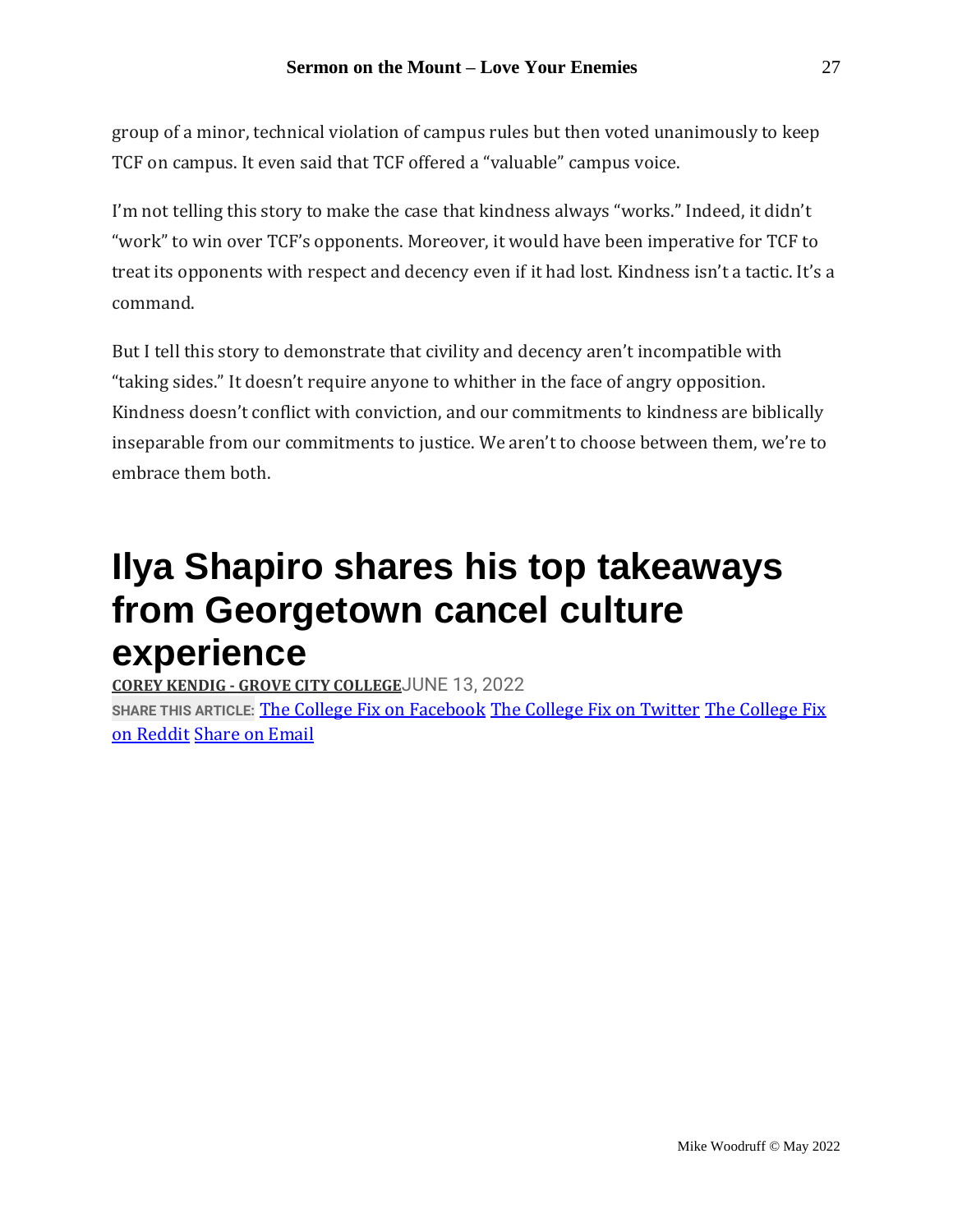

*'Even in the face of adversity, you do not lie down, but you stand up for your beliefs'*

WASHINGTON, D.C. — Ilya Shapiro was the target of a campus cancel culture attack, and he's lived to tell the tale, but it's come at a price.

In an interview with *The College Fix* on Wednesday at a Washington, D.C. coffee shop, the constitutional law scholar said the last four months of his life have been difficult but enlightening.

"It hurt, and you truly find out who your friends are," he said.

Shapiro was set to become the executive director of the Georgetown Center for the Constitution when his life abruptly changed Feb. 1 after administrators suspended him for tweets criticizing President Joe Biden's "affirmative action" Supreme Court nomination pick.

"It was four days of hell, followed by four months of purgatory," Shapiro told *The Fix*. "I felt like I let everyone down. My friends, colleagues … my kids, my family, and my wife. I felt like I made a horrible mistake."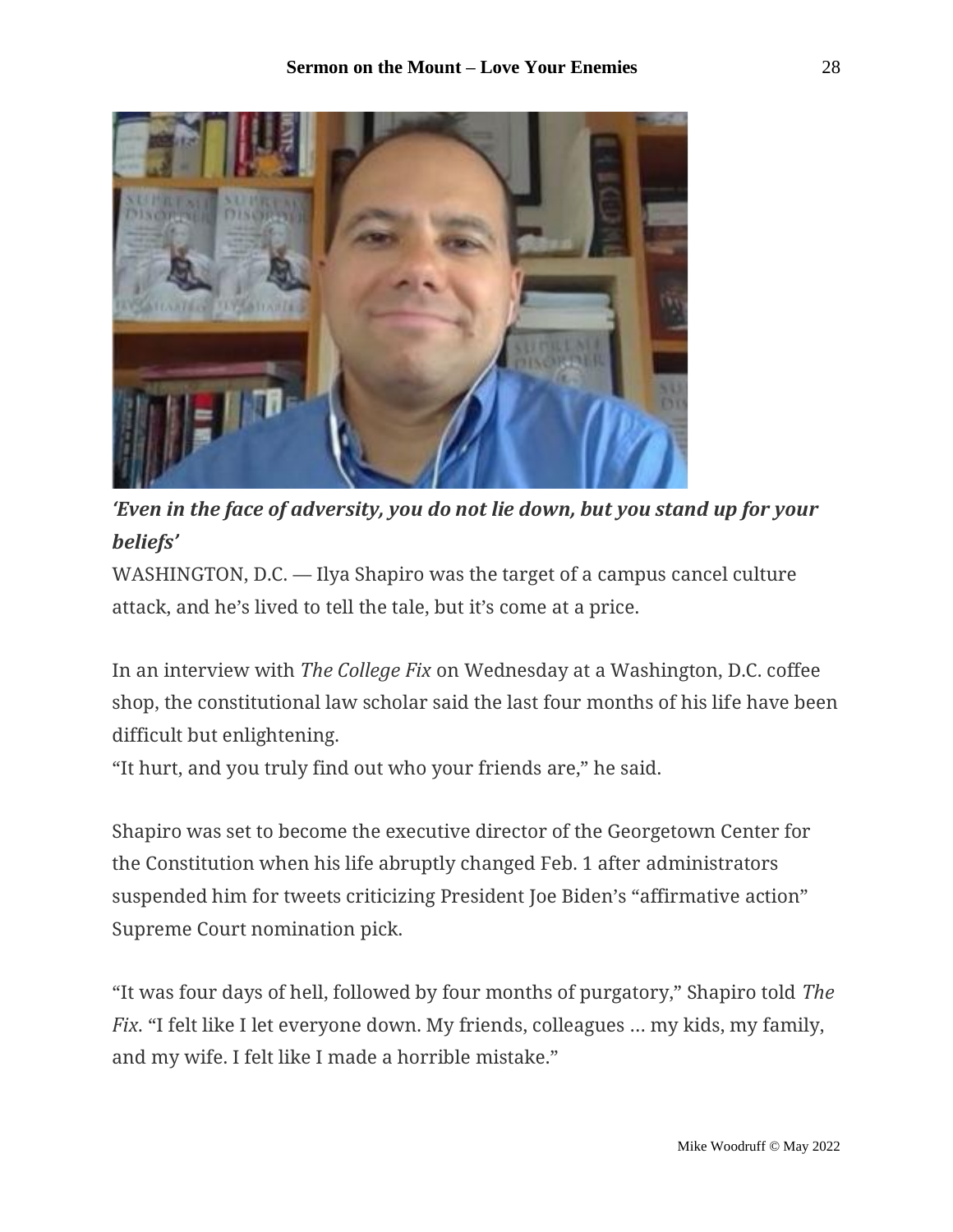Shapiro said that the night of his controversial late-January tweets, people were asking for his opinion as a commentator. So he gave it.

"Objectively best pick for Biden is Sri Srinivasan, who is solid prog & v smart," Shapiro had tweeted, referring to President Biden's qualifications for a Supreme Court nominee to replace longtime Justice Stephen Breyer.

"Even has identity politics benefit of being first Asian (Indian) American. But alas doesn't fit into the latest intersectionality hierarchy so we'll get lesser black woman. Thank heaven for small favors?"

"Because Biden said he's only consider[ing] black women for SCOTUS, his nominee will always have an asterisk attached. Fitting that the Court takes up affirmative action next term."

The series of tweets effectively defended meritocracy over affirmative action, but the "lesser black woman" wording was taken widely out of context. In retrospect, Shapiro said he had been emotional during the debate leading up to his tweets.

"My advice," he said, "is to never scroll on Twitter while angry."

Shapiro has since deleted the tweets and apologized. He described the four months he was under investigation as one of the most difficult times of his life.

It includes a March 1 experience at UC Hastings law school in which he was aggressively **[shouted](https://www.thecollegefix.com/law-school-will-not-punish-law-students-who-shouted-down-conservative-scholar/) down** with profanity, insults, chants, desk banging and other measures at a Federalist Society chapter event.

"They screamed obscenities and physically confronted me, several times getting in my face or blocking my access to the lectern, and they shouted down a dean," Shapiro **[wrote](https://www.wsj.com/articles/mob-rule-at-hastings-law-school-shouting-obscenities-ilya-shapiro-georgetown-yale-law-11647957949)** in *The Wall Street Journal.*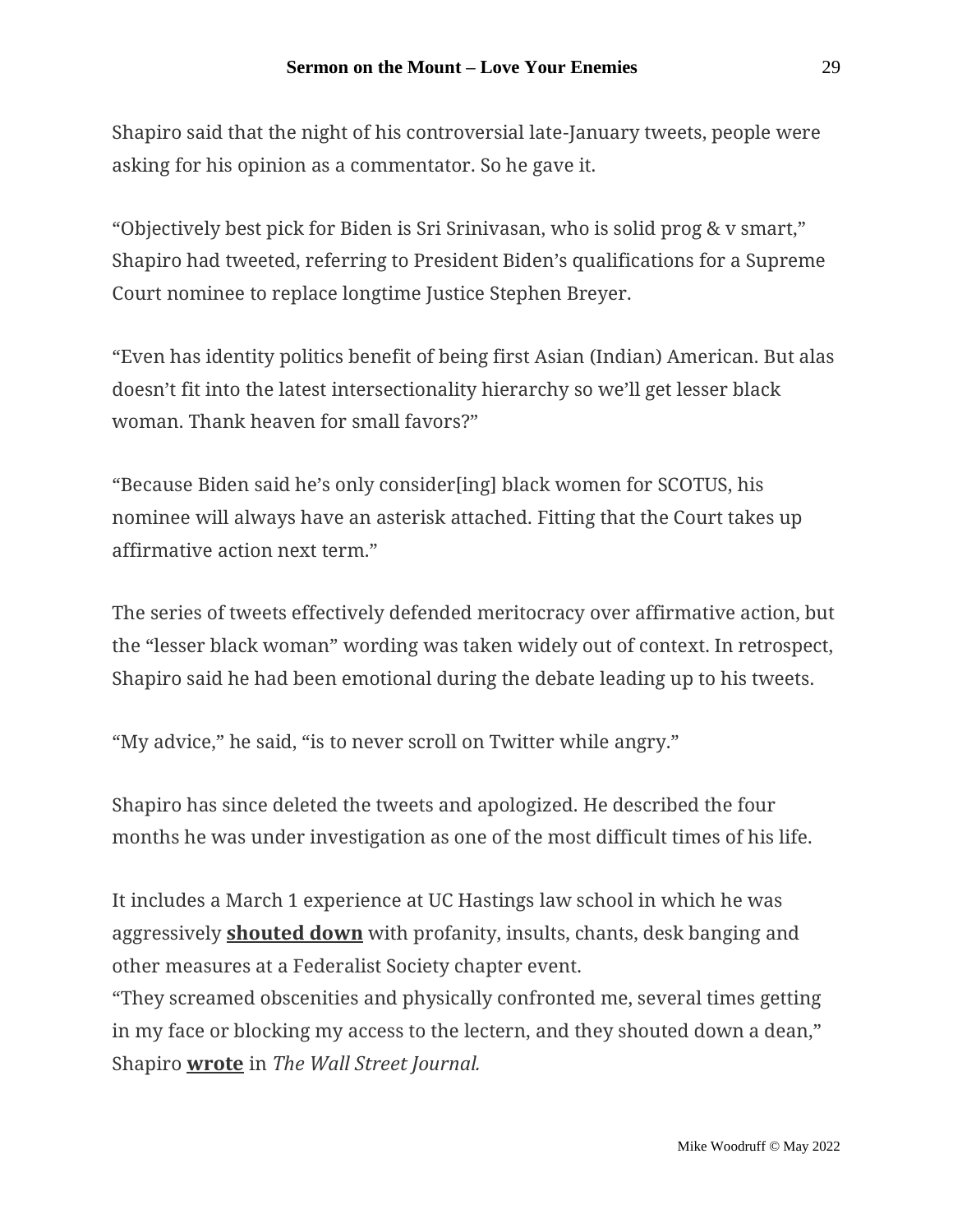In his interview with *The College Fix*, he said he had never been protested before, "not just during this entire controversy, but in my life."

He said it's during this time he found out who his true friends really are, as some people he counted as friends criticized and turned their backs on him during his suspension.

For those who find themselves in the center of a cancel culture firestorm, Shapiro advises to stay calm and always be preparing for how best to respond.

Georgetown reinstated him earlier this month, announcing that since Shapiro's controversial tweets occurred before he started his job, he could not be disciplined for it.

Shapiro said he felt officials dragged their feet on reinstating him to avoid campus protests during the semester and to keep backlash to a minimum.

What's more, the victory came at too high a cost.

According to Shapiro, the law school dean and the Institutional Diversity Equity and Affirmative Action division at Georgetown were "setting him up to fail and be fired in the future." Any minor offensive comment or any action considered "out of line" — even if it was unintentional — could lead to his termination under the school's policies, he told *The Fix.*

Writing in *The Wall Street Journal,* Shapiro **[pointed](https://www.wsj.com/articles/why-i-quit-georgetown-11654479763) out** that "IDEAA makes clear there is nothing objective about its standard: 'The University's anti-harassment policy does not require that a respondent intend to denigrate.'"

With these parameters in place, Shapiro said he saw no way of being able to fulfill his duties at Georgetown. After several long and hard conversations with both his wife and Randy Barnett, the faculty director of the Georgetown Center for the Constitution, he said he decided to resign shortly after he was reinstated.